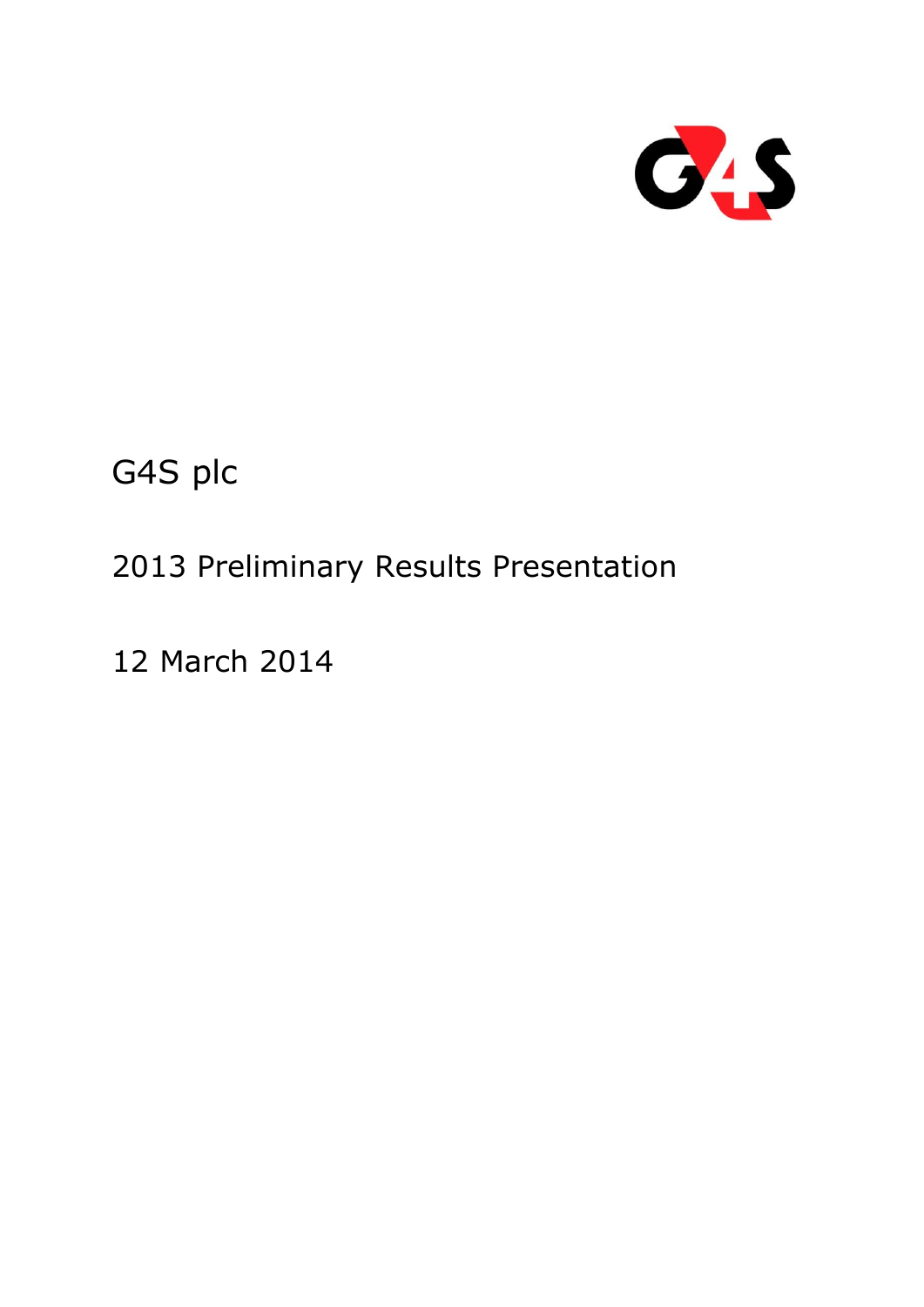**Ashley Almanza, Chief Executive Officer Himanshu Raja, Chief Financial Officer**

## **QUESTIONS FROM**

**Andrew Ripper, Bank of America Merrill Lynch Rob Plant, JP Morgan Kean Marden, Jefferies Sylvia Foteva, Deutsche Bank George Gregory, UBS Alex Magni, HSBC Charles Wilson, Goldman Sachs Ed Steele, Citigroup Karl Green, Credit Suisse**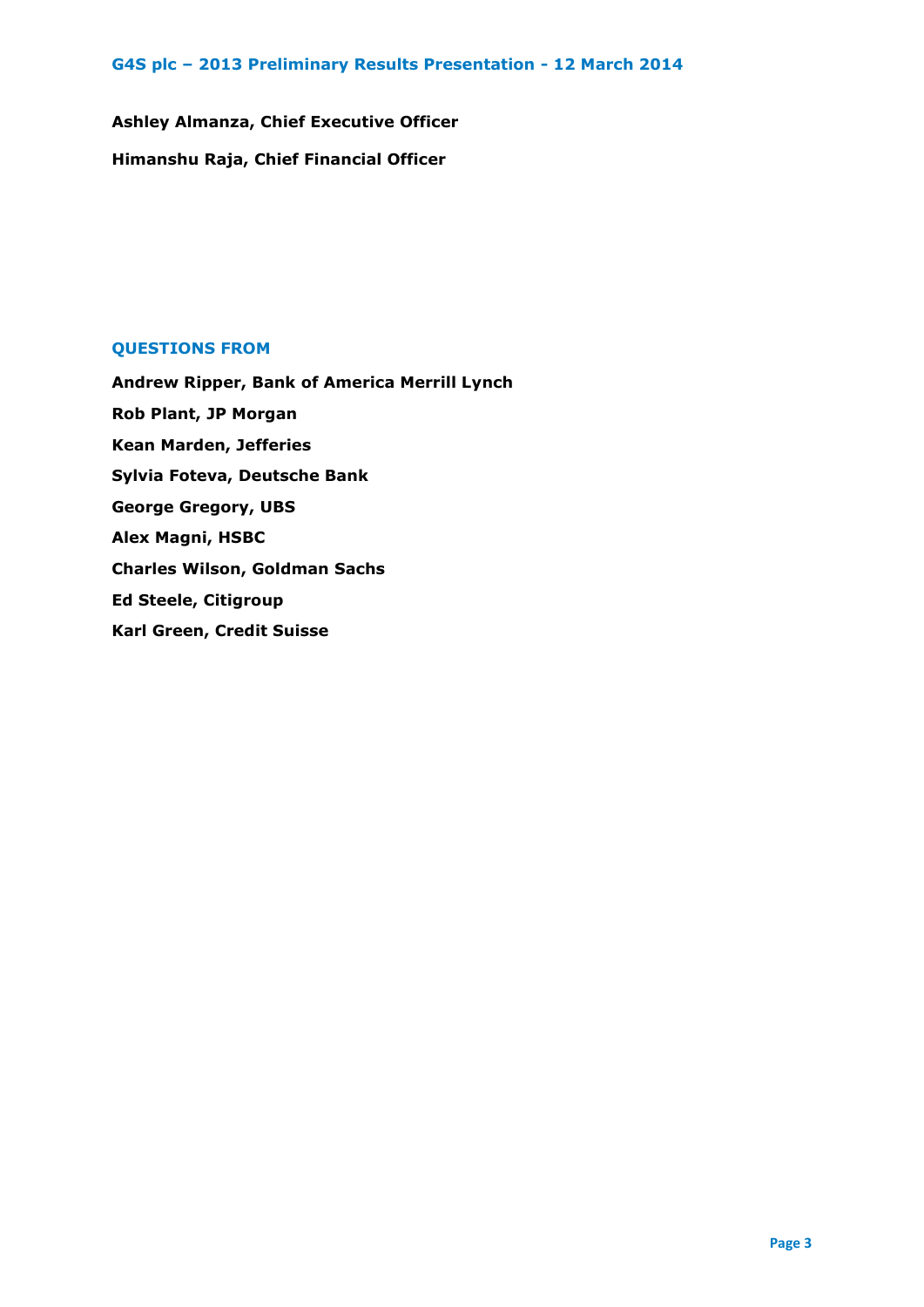## *Introduction*

## **Ashley Almanza, Chief Executive Officer**

Good morning ladies and gentlemen, a very warm welcome to our Full Year Results Presentation. We have a full agenda today. I'm going to take you through the financial highlights and then region by region a business review, after which I'll hand over to our Group CFO if you've not met Himanshu, Himanshu Raja, who will take us through the numbers in a bit more detail. I'll then provide a brief update on some of the strategic priorities which we outlined in November last year. And then we'll be happy to take any questions you might have, we have plenty of time for questions.

Before we get started can I draw your attention to something which I'm sure you see in every presentation and leave you to read it in your own time? This is the agenda which I've just outlined, so without further ado we'll go straight to the results highlights.

. . . . . . . . . . . . . . . . . . . . . . . . . . . . . . . . . . . . . . . . . . . . . . . . . . . . . . . . . . . . . . .

## *Results Highlights*

Hopefully by now you will have seen the preliminary results announcement, the slightly delayed announcement. And you will have seen that we continue to have a good demand for our services across all of our businesses, with aggregate revenue growth of just under 6% and a very strong performance in our emerging markets businesses, revenues up 16%.

Profit of £442m before interest, tax and amortisation was impacted by two risks which we identified at the half year last year, namely trading conditions in Europe and federal spending in the US and Himanshu will cover those in a bit more detail.

I'm sure you will have seen also that we had very significant one off charges in the full year results, this reflects an enormous amount of work that has been undertaken over the past six to nine months, clearing up, going through the balance sheet, going through our contract portfolio and also putting in place plans to restructure those of our businesses that need to be put on a more competitive footing, principally in the UK and Europe. And again, Himanshu is going to take us through those one off charges in more detail.

It is pleasing to see strong cash flow from our continuing operations at £460m, a sharp increase of 36%. Again here there are some significant items going in both directions which need deeper explanation that Himanshu is going to help us with.

And of course we ended the year in a much stronger financial position, a function of our operating cash flow, some asset disposals, although most of those closed after year end and are not reflected in our net debt numbers, and also the successful share placing at the end of August last year.

So in summary a year of clearing up, consolidating, restructuring and getting the business in a position to move forward with confidence.

. . . . . . . . . . . . . . . . . . . . . . . . . . . . . . . . . . . . . . . . . . . . . . . . . . . . . . . . . . . . . . .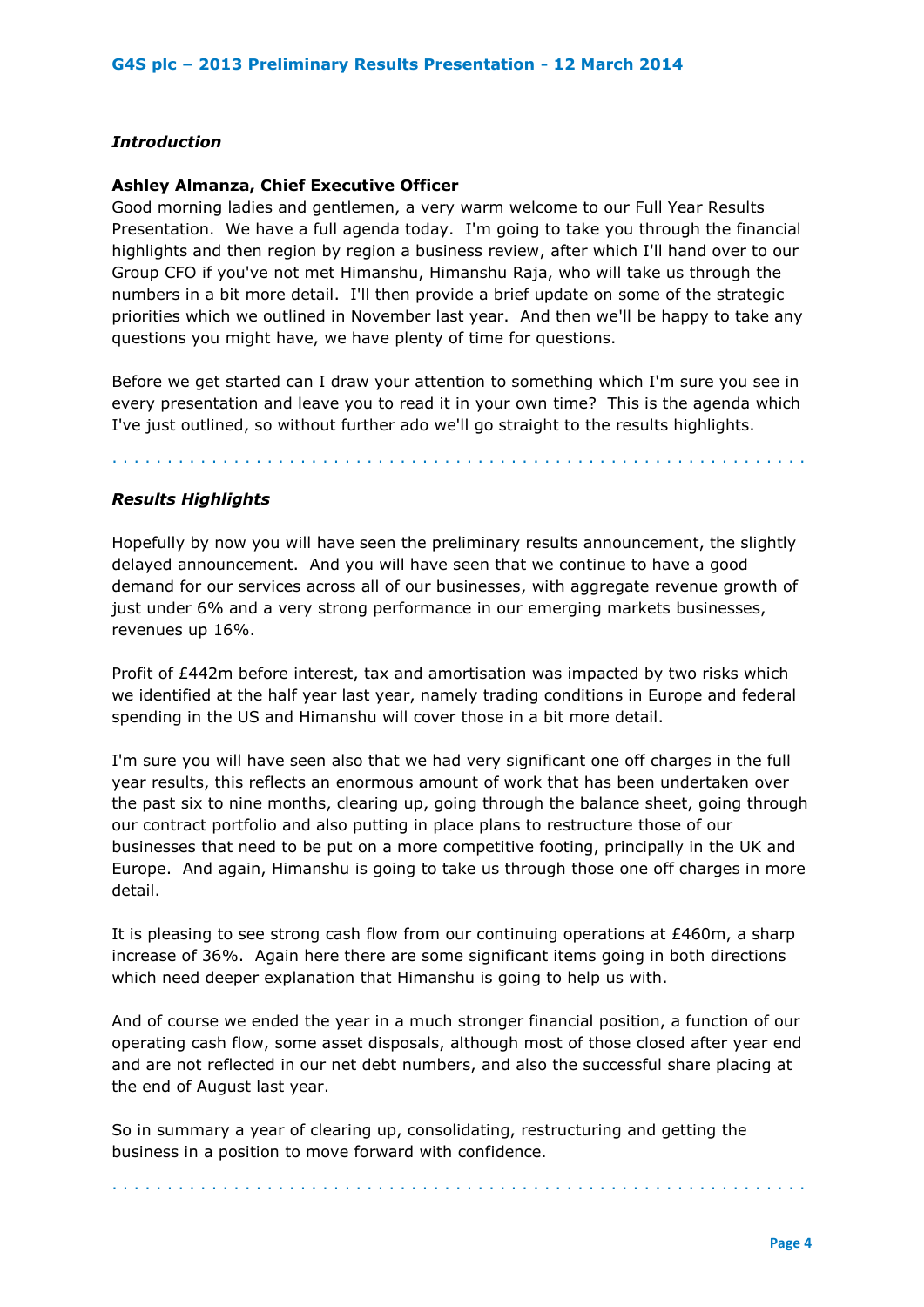## *Regional Business Review*

I'd like to now turn to the regions taking Africa first. I should say that the numbers that you see here are all on an underlying basis. So in the announcement you'll have total results and underlying - all of the figures here refer to the underlying results.

I'm pleased to see that in Africa the business is moving forward strongly, profits were up 30% and this was a broad based performance improvement. Standouts were our South Africa Cash business, a very successful turnaround in the second half of the year. Nigeria, Mozambique and Kenya also stood out.

You'll remember that last year we established Africa as a separate organisational region for the first time. Until June of last year Africa was a sub-region, reporting into and managed out of London. We now have a leadership team on the ground in Africa, based in Pretoria and we've taken steps to further strengthen that leadership team with the appointment in the last six months of three new regional managing directors and a commercial director who will spearhead our efforts to lift our game in sales and business development right across the continent.

We made a modest acquisition in Africa last year, a business we call Depositor, it's a cash technology business and we're very pleased to see that business performing and growing strongly.

We're also taking steps to strengthen our sector specialism and you will know that Africa is blessed with vast natural resources, there's an enormous amount of foreign direct investment coming into Africa, exploiting those natural resources and that generates natural demand for our business. We've deployed now on the ground experienced sector specialists in natural resources, again based in South Africa and operating across the continent. That's new; previously Africa would have to call for that resource from either Dubai or London.

All of these steps I think are improving our pipeline; we have a growing pipeline across diverse markets and customer segments. So this is a business, a region that delivering profitable growth and one where we are investing, given our view of the long term prospects for this market.

Asia Middle East, very strong revenue growth, the strongest across the Group, almost 18% and a 24% improvement in profit. Again, the improvement in financial performance was broad based across the region, but there were also three stand out area. The Manus Island contract in Papua New Guinea, which is an immigration processing centre, grew strongly, performed well. That contract goes back out to tender it will not be extended beyond March of this year, it will go back out to tender.

The Middle East, Qatar, Kuwait, Saudi Arabia, UAE, all performed very strongly and we continue to see strong demand for our services in those markets. And India, a very large business - a large market for us I should say, we have a structured performance improvement programme which is being led by our country MD Mel Brooks and our regional executive Dan Ryan and that is showing early signs of success, some of which came through in the financial performance. And I think this programme is going to be a template for other parts of Asia and hopefully other parts of the business globally.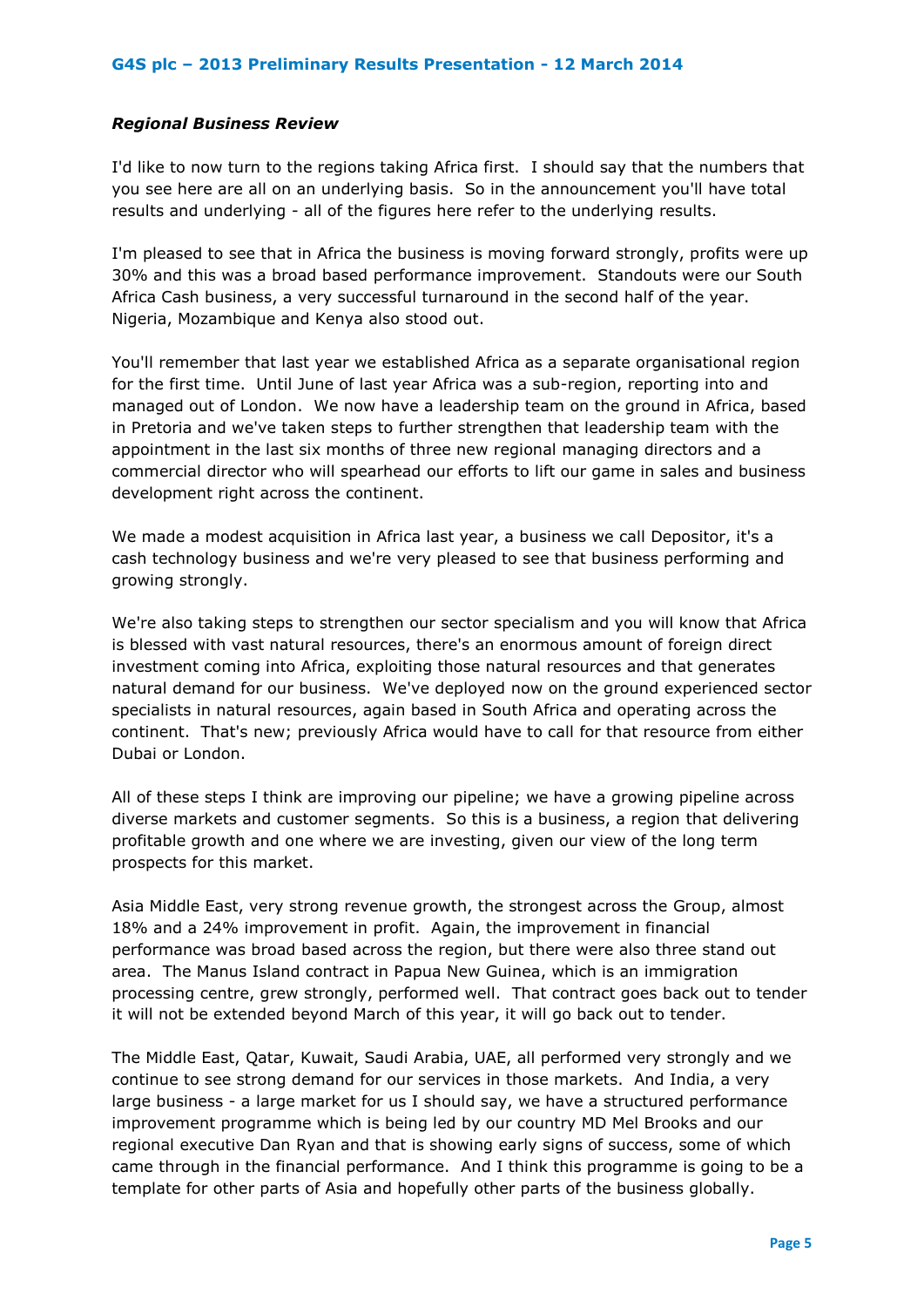Really very, very pleased to see an outstanding improvement in safety performance in this region. This region had one of the worst road traffic accident records in the Group two years ago and through real determination, focus, proper alignment of incentives we had the best road traffic performance across the Group, so delighted with that. It's an example for the other regions and we're taking the learning from the structured programme that was deployed, principally in the Middle East and using that elsewhere across the Group.

This is another region where, although the business is growing strongly and performing profitably, we don't want to rest on that position. We're investing in sales and systems capability because we think there's more potential beyond that which we're achieving already and I'm going to come on to talk more about that in the second half of the presentation.

We have a strong and diverse portfolio in this region and a healthy pipeline. Again, delivering profitable growth - we're building capacity because we see more potential in this market.

Latin America, double digit growth in all of our leading markets, 16.6% overall of which 11% organic, we had some acquisitions last year in Brazil. So that explains the difference between the organic and the reported revenue growth. Profits up 23%, and another region where we've put in place new leadership; you'll recall we appointed Martin Alvarez in October last year, this is an experienced executive who has spent his entire career in Latin America, he's lived and worked in eight countries in Latin America. Martin is having an immediate positive impact in terms of focus and energy in that business.

We also took steps to sharpen our strategic focus, selling our Colombian data archiving business on an exit multiple of 13 times, bringing in £34m of proceeds, a very satisfactory transaction. And here too, although the business is growing strongly, is showing progression in profitability we don't want to rest there, we're investing, we see longer term potential beyond that which we have in our grasp already.

So we're investing in sales, operations and systems capability in this region. All of which we think will help to further develop a diversified pipeline and grow our business profitably.

Europe, a different story from the three regions that we've talked about already; revenues were down 1.6% and profit was sharply down, almost 15%. We know that a big impact was the closure of Dutch Prisons; it saw us lose top line and incur, because of the nature of the contract, significant costs in terms of restructuring that business, redundancies and so on.

We put new leadership into this region, Graham Levinsohn was appointed as Regional Chief Executive in November last year. Graham has more than 20 years' experience in the security industry and he is making an enormous difference in a very short space of time. So I'm very encouraged by the start.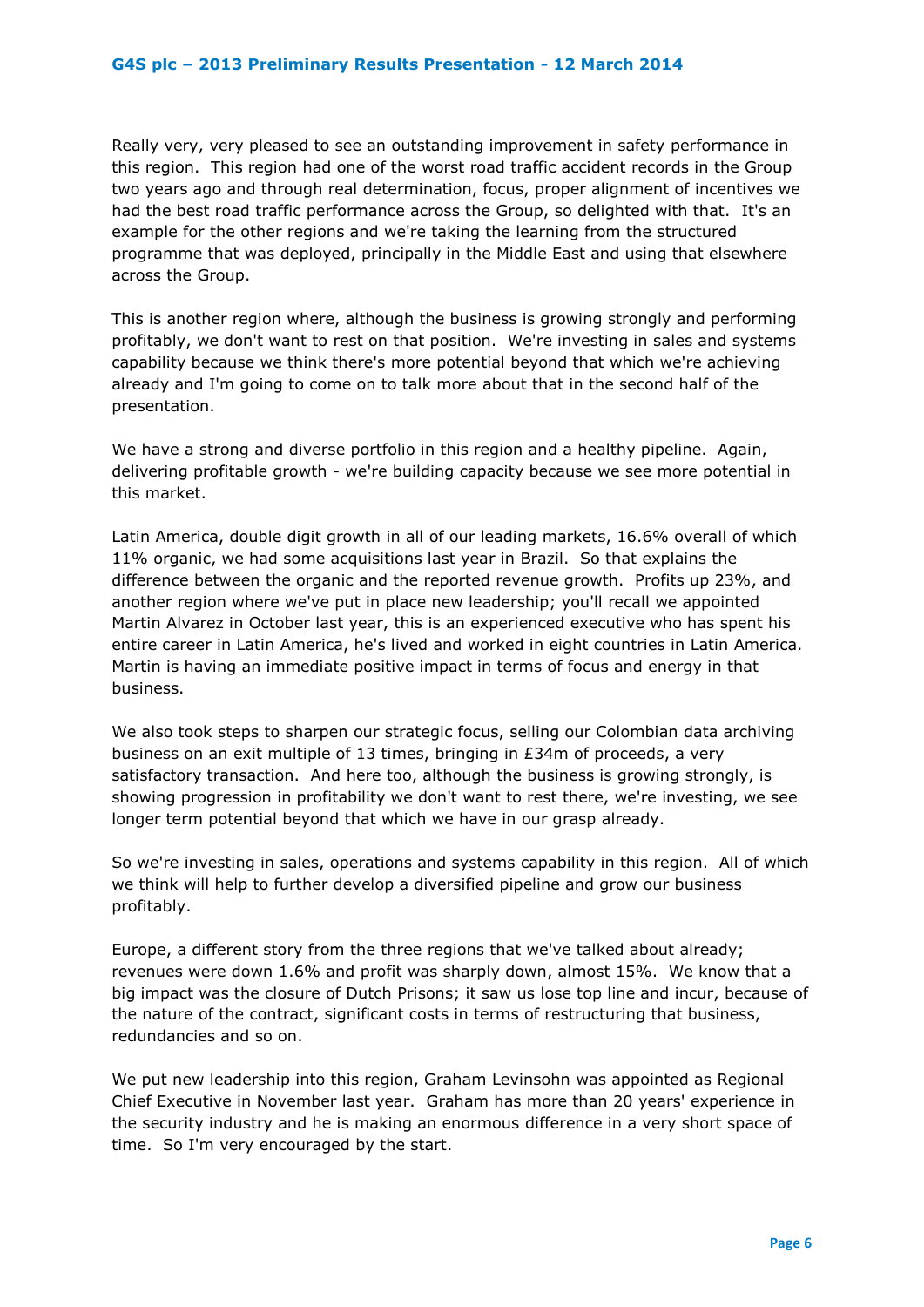His team and the team across Europe have responded very positively to his arrival and the energy and the clarity that he's bringing to our mission in Europe. His arrival has enabled us to accelerate the restructuring programme that we outlined in November last year. So we're going further and deeper in the restructuring, particularly in the Netherlands, Belgium and Finland. And we'll come on to talk about the profile of the restructuring programme, the sorts of returns and paybacks that we expect to secure from that investment.

Here too we sharpened our strategic focus selling our Slovakia Cash Solutions business and our Norway Secure Solutions business, both unprofitable businesses, bringing in around £30m of net proceeds.

We're taking steps to strengthen management teams across Europe and in particularly sales capability. You'll remember that in November we reported on a resourcing capability audit that we conducted across the Group. This was an area clearly where we needed to improve. Our sales teams, our sales capability in Europe was seriously underdeveloped and Graham is addressing that with a lot of focus and energy.

We want to establish positive sales momentum, that's the objective is to get positive sales momentum again in 2014 and we're pleased to say that we had a good start winning a major contract from GSN, which is a cash utility business in the Netherlands and we secured a €50m per annum contract for five years in the first two months of this year.

The overall story here is one of restructuring, reset, get the capability in place, get the management in place, invest to grow and improve the profitability of this business.

North America - this was the second area that we identified as a risk at the half year last year. Lower federal spending impacting our revenue and our profitability in two ways, infrastructure projects not generating as much demand for our technology and systems and border protection being cut back, both of which affected us.

We also had in 2012 some one off benefits from the Occupy Wall Street protests which gave us additional security work, and additional security work in airports which was not repeated in 2013.

We're taking steps in North America to extend our technology business, that has been quite heavily focused on federal and state demand, with the shift in federal spending we've been out reconfiguring our sales teams and our market offering to target the commercial market as well as the federal and state market. We need to rebalance and we're getting after that.

We're also continuing to invest in CASH360 our target is the major retail market and we have a pilot going on in North America at the moment which is progressing to plan, we're very happy with it. It's very early days but we see quite considerable potential in this part of the market.

More portfolio action here as well, the sale of our US Government Solutions business continues, it's quiet well advanced, but we will only conclude if we achieve satisfactory terms. If we don't get satisfactory terms this business will remain in the portfolio and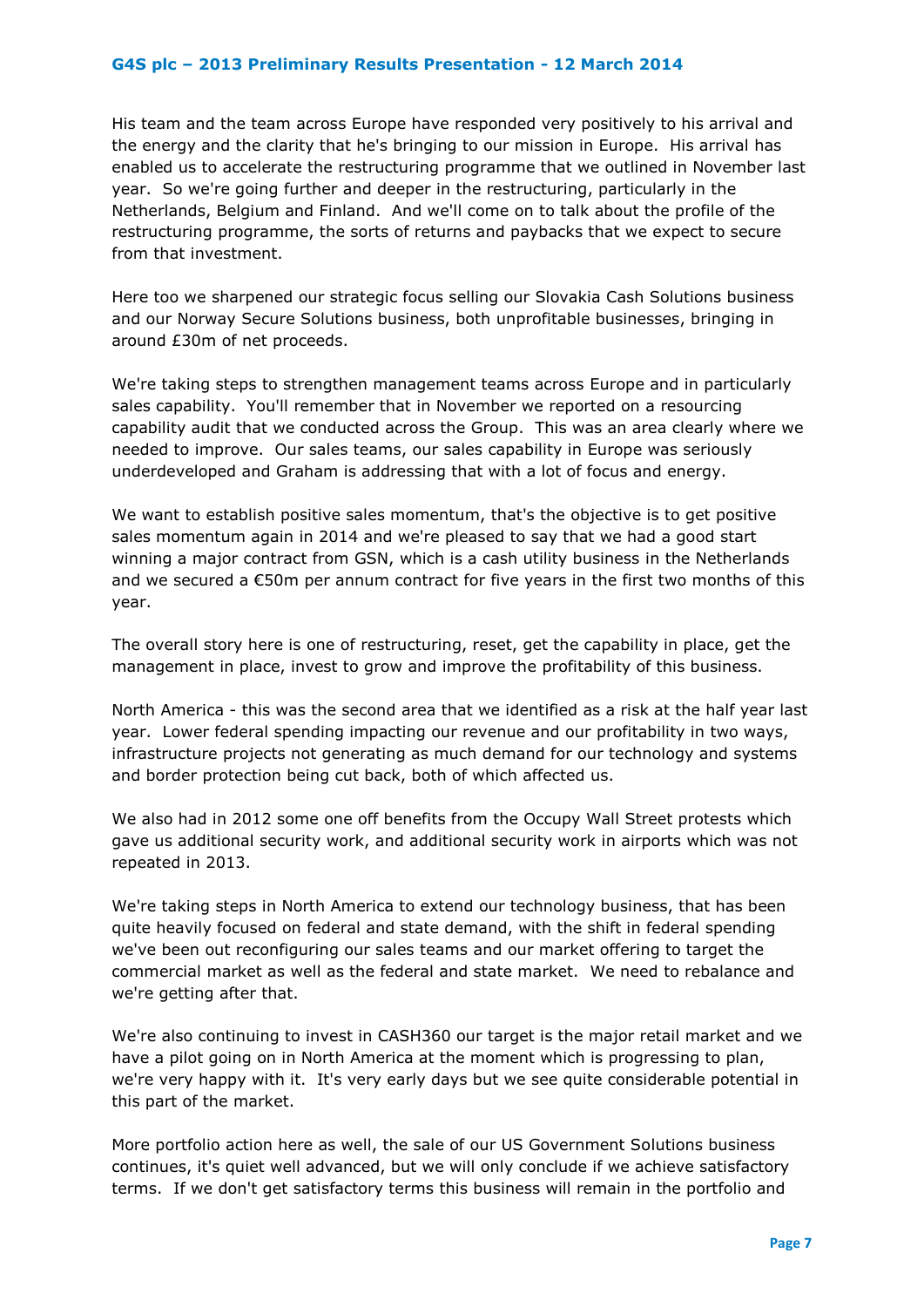we'll manage it for value and if the asset market returns then we'll look at it again. But at the moment it looks as though that process is progressing quite well.

We sold our Canadian Cash Solutions business as you know, that was inked in '13 and closed in '14, so again the proceeds were not in our net debt and cash figures at the end of the year.

Our business in North America has comprehensive plans in place for the implementation of the Affordable Care Act, also known as Obama Care. And that will now be implemented across the industry in 2015. This will not have a significant impact on our operating costs. And the reason for that is simple, that the vast majority of our healthcare plans in North America are already compliant with ACA.

So what we have in North America is a strong franchise in the world's largest security market. We need to invest through the cycle and keep this business moving forward and that's what we're doing.

UK and Ireland - modest growth, barely any growth, up 2.2% and profits down 5%; I think the reasons for this are well known already. The profitability and the revenue growth were impacted by our Cash Solutions businesses in the UK and Ireland and as you know we announced last year restructuring plans for both of those businesses, Cash Solutions in the UK and Ireland, we're getting on with that. We're also taking the opportunity to rationalise and restructure our regional head office, with a clear focus on efficient organisational design and minimising overhead.

Here's another region where we have new executive leadership. We appointed Eddie Aston who is here today as Regional Chief Executive in the fourth quarter of last year. And we have been getting on building the team around Eddie. We have a new Regional General Counsel, we have also reorganised the business units in that region along customer and market lines to strengthen our customer focus; including a new and dedicated business unit focusing solely on UK Government Solutions.

That business is going to be led by a gentleman that goes by the name of Jean Tiallon, who led our Canadian business and was very successful in implementing a turnaround which put that business on a good footing and indeed was instrumental in the value creation that we saw in the transaction that we completed. So Jean comes with very strong management credentials and he arrives in two weeks to lead that business.

There are other changes being made to the functional leadership of the team, we have a new Regional General Counsel, we'll be appointing a new CFO and so on. So lots of effort going into putting in place a very strong executive leadership team around Eddie Aston.

We're also, as part of our focus on organisational efficiency, not just looking at the head office, but we're looking at back offices around the UK. We have a proliferation of back offices, multiple system, multiple back office teams and we're bringing this together in a single shared service. This is not a project that will be done next week, or next month, this is a project that will be over many months. We are pursuing it in a phased and disciplined way. But this is going to be an essential part of the ongoing story of G4S, it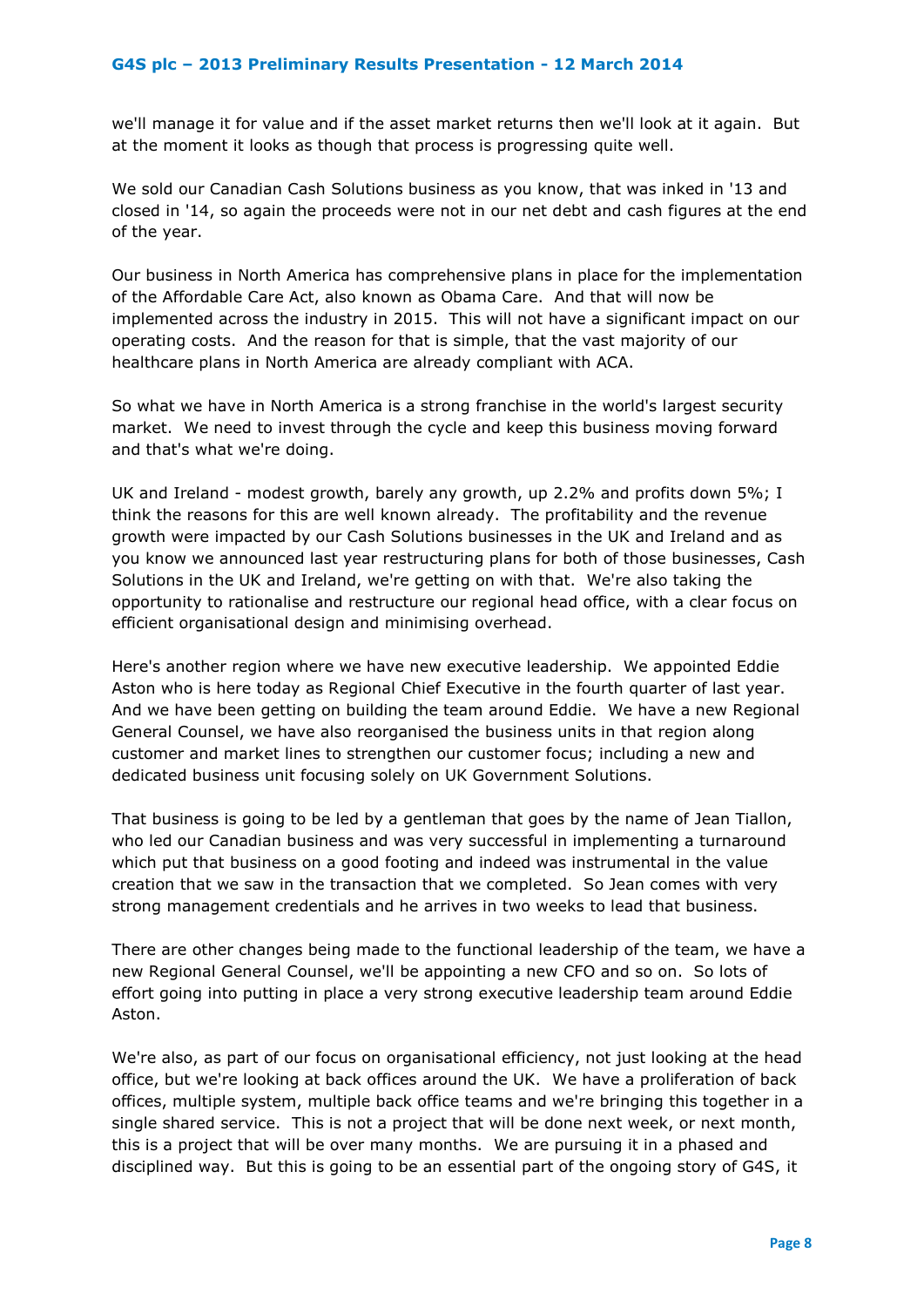is bringing disparate systems, duplicative organisations together in a more modern and efficient way.

I'm pleased to say that our discussions with the UK Government over billing issues in relation to electronic monitoring have been very constructive and I think we're on track for a satisfactory resolution of those discussions very shortly. So here again the story is to reset, restructure and get this business moving forward again.

That concludes the first part of the presentation; I'm going to hand over to Himanshu who will take us through the financials in a bit more detail. And then I'll return for a brief update on our strategy priorities and we'll go to Q&A. Himanshu?

. . . . . . . . . . . . . . . . . . . . . . . . . . . . . . . . . . . . . . . . . . . . . . . . . . . . . . . . . . . . . . .

## *Financial Review*

#### **Himanshu Raja, Chief Financial Officer**

Thanks Ashley. Good morning and welcome, as you can imagine it's been a very busy six months in my first six months as the CFO for G4S. And whilst there remains much to do I think we've made genuine and sincere solid progress on many, many fronts and as Ashley said, you know, put firm foundations in place as we look forward to 2014.

As Ashley said I'm going to take you through the results and then also talk about both the reported and the underlying results. You will have seen from the announcement this morning we've broken out Latin America, and therefore given you some enhanced disclosure really to tease out the different dynamics between what is happening in North America and Latin America.

So let me just turn to the results. We've set out underlying results in order to give you an understanding of the trajectory of the business on a like for like basis. So the prior year has been adjusted for two or three things; one - the businesses that we've discontinued and Ashley has referred to those, such as Norway, Slovakia, the Canadian business that was sold. It's adjusted for the impact of the pension interest charges that now go through the P&L, what you will know as the IAS 19 adjustment.

But we've also adjusted 2012 by  $E40m$  for the very comprehensive review we did during the year of the balance sheet reviewing the carrying value of assets and liabilities and I'm going to cover that in detail.

Looking at the results underlying revenues were up 5.8% to £7.4bn and profit before interest, tax and amortisation was  $E442m$ , up from  $E430m$  underlying - being that  $E40m$ adjustment for the balance sheet review. The overall operating margin was 6% and the operating cash flow from continuing operations was £460m, a sharp increase of 36% year on year. And earnings per share were 14.7 pence.

The mix of revenues and PBITA is clearly changing, revenues from the Emerging Markets now represent around 37% of the Group and it was 34% this time last year. And the PBITA level 44% of the Group's PBITA comes from Emerging Markets, that was around 36% last year. And it's worth just calling that out here because when you look at the foreign exchange effects of these things on a transactional level our revenues and costs are typically in local currencies. So there isn't typically a transactional foreign exchange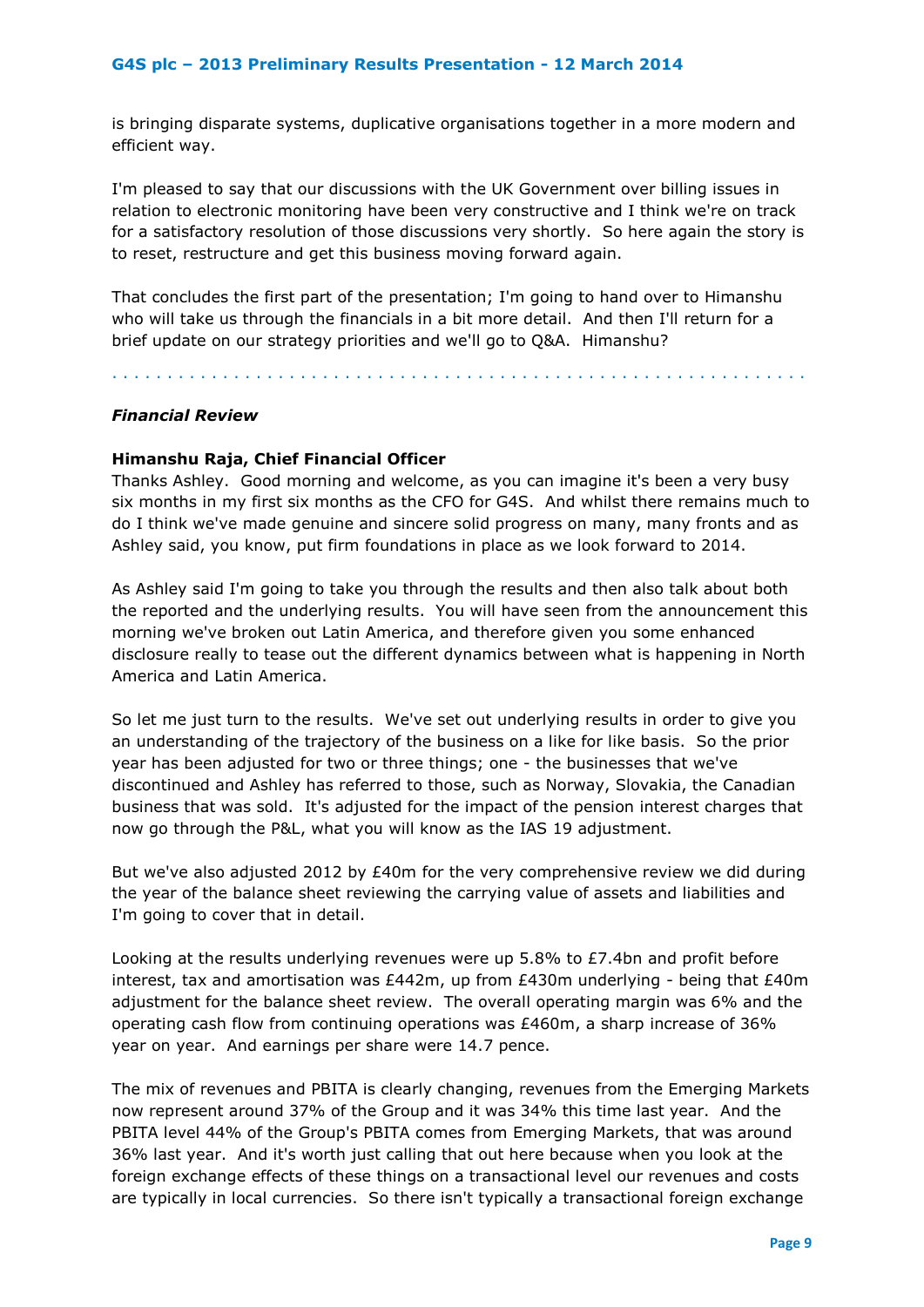exposure, but clearly there is a translation one. And you can see at the bottom of the slide, with the relative sharpening and strengthening of sterling our PBITA would have been £20m lower if you mark to market at 31 December spot rates, rather than using the average for the year.

And so if I go then to the reported results, revenue growth of  $E7.4$ bn a 2.7% increase, PBITA before specific items was £442m, a 6% overall operating margin, and during the year we took £386m of specific charges which I'm going to cover in detail in the next few slides.

The reported PBITA after the effect of these specific charges was £56m an 84% decline year on year and an operating margin of 0.8%. The operating cash flow, again £460m and reported earnings per share a negative 24.9.

So let me know just take you through the details of the specific items, you can see the £442m PBITA there and then we had three elements of specific items. £136m with respect to a global review of contracts, the review of the balance sheet assets and liabilities £182m and combined £318m, restructuring that Ashley has already referenced of £68m; and Ashley is going to talk more about the detail of that and the payback and the returns and the profile of the previously announced restructuring that we talked about on the 5th of November and the acceleration that took place during the fourth quarter.

So let me know just turn to the contract review. You will recall that during 2013 we had both the Cabinet Office and the MoJ review all our UK Government contracts. And the outcome of these reviews was that there were no material issues except in relation to three contracts, electronic monitoring, the total facilities management contract around the Courts of Justice and the Manchester Magistrates contract.

And on electronic monitoring this was a complex contract, it was subject to multiple CCNs, or contract changes notices, as the contract evolved. And it has been nine years and 35 million records that we've been working through with the MoJ and our contract was roughly 60% of the UK electronic market. And as Ashley just said, we continue to make satisfactory progress in our discussions with the MoJ.

Overall we took a charge of £136m, principally relating to UK Government contracts, but really on the back of the issues in the UK I initiated a global review of contracts. And that - we looked at the size, the profitability, the risk profile of those contracts; it covered 163 contracts in total with an annualised revenue of around £2bn.

I have to say the overall financial disciplines and management disciplines around the contracts on a global basis were very robust indeed. On a handful of contracts within the  $£136m$  we took a small charge for future losses on those contracts. But principally the £136m relates to UK Government contracts.

Let me just turn to the review of assets and liabilities. At the half year we did an initial review of the carrying value of assets and liabilities and it was done in a compressed timeframe, really focused on the largest business units and the largest countries.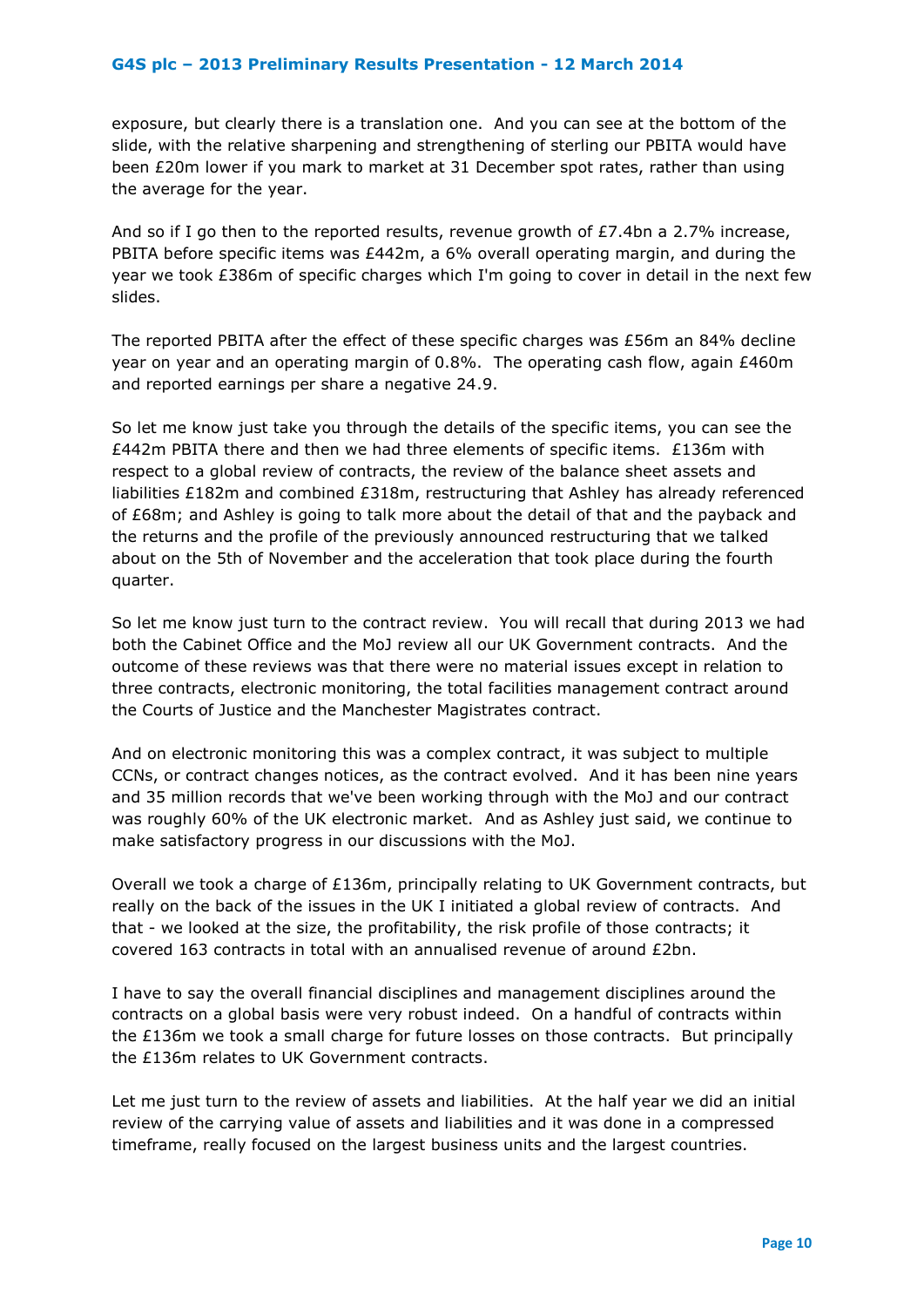I've had the opportunity to complete the exercise more comprehensively, covering all business units and all countries around the world. Within the Group we have around 900 legal entities, so the completion of the review was done at that level of detail. And the total charge of £182m really arises from taking a much more balanced judgement on the treatment of these items. And the charges for the full year are really three or four things; one - for the impairment of fixed assets, within the current asset write downs inventory obsolescence, the write down of receivables and capitalised costs, and the recognition of employee related liabilities.

So let me give you some examples in plain English. We've historically capitalised internal transformation programmes, so on the 5th of November we talked about for example some of the initiatives around the G4S Way and documenting best practice and making that available to the rest of the world. Well those items are really, on a balanced accounting judgement, proper revenue costs and should not have been capitalised.

Equally we sometime carried obsolescent stock, even though when you look at the product catalogue and the current product offerings they no longer featured as current portfolio, yet we were carrying those in stock. And on receivables we didn't always take a robust view, and certainly didn't account for them in line with the rigorous accounting policies we have within the Group finance manual, around aged debt or disputed debt. So the more balanced judgement really explains that charge.

And then the right hand side is the analysis of the £40m relating to 2012 and gives you an understanding of the effect of that on the prior year, so you get the like for like understanding of the underlying trajectory. Net-net a really comprehensive review of the carrying value of the assets and liabilities across around 900 legal entities across the Group.

Let me know just turn to the bottom half of the P&L. Our interest charge was £128m for the year; this is a result of the higher net debt in the first eight months of the year. We of course got four months cash benefit from the share placing in August and this was offset against our  $£1.1$ bn revolving credit facility. The revolver is our cheapest debt; it's at around 1.3% above Libor so that benefit of the share proceeds in August really had a limited impact on our net interest charge.

And just to remind you also, the interest charge includes the IAS 19 adjustment. It was £20m for 2013 and the comparative of 2012 was £15m. The pension interest charge for 2014 will be £21m and overall I expect a similar net interest cost of around £130m for 2014.

Let's look at amortisation and acquisition expenses. The £76m is the normal amortisation of acquisition related intangibles, but also includes around £4m of acquisition related expenses, principally for the acquisition of Depositor in Africa and small Cash Solutions acquisitions in Asia.

The goodwill write down we took at the half year of £46m, relating mainly to our Brazilian technology business and to our Cash business in Ireland and some smaller businesses in Africa.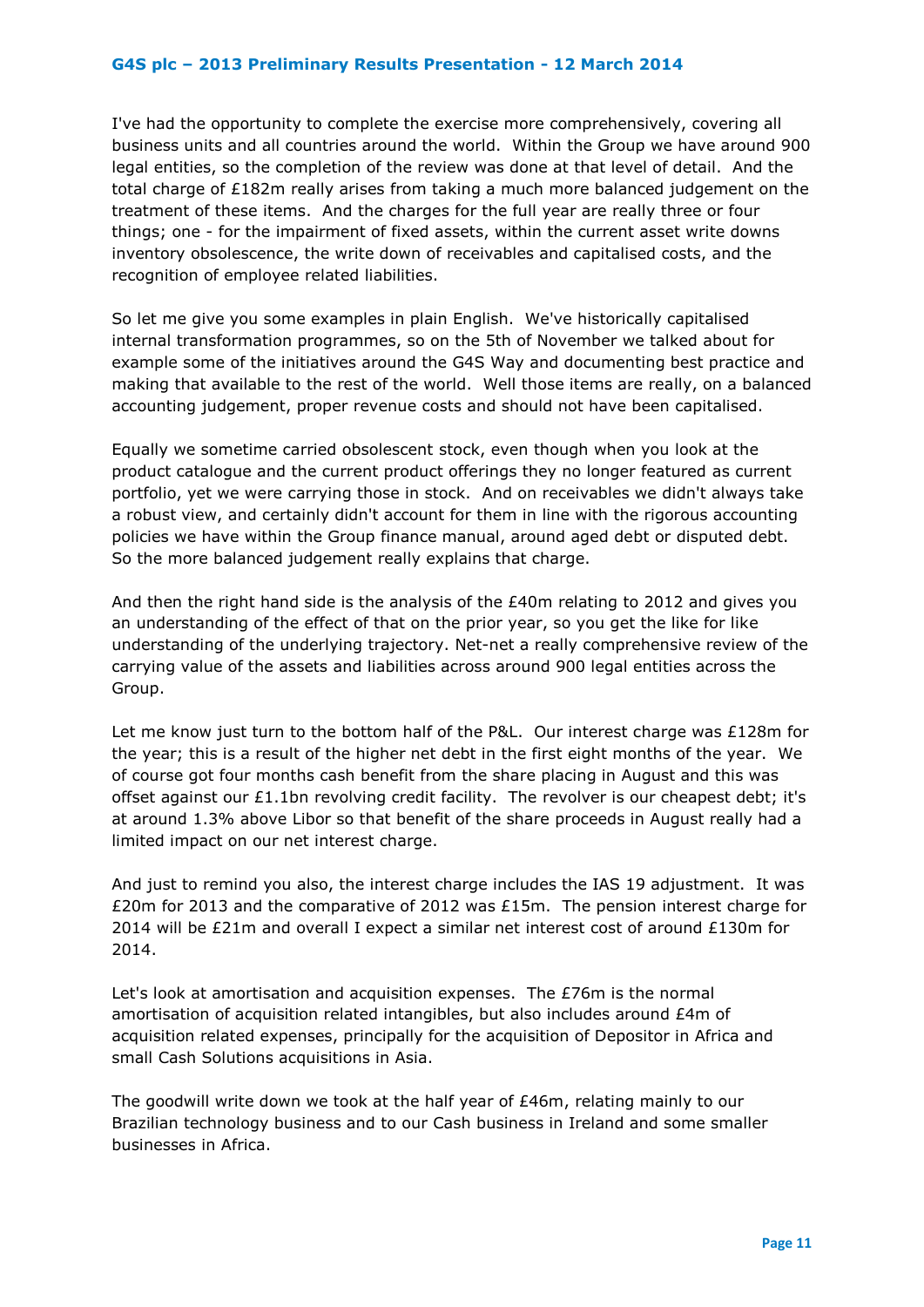We also made a profit on disposal of £24m for the sale of the Colombian Data Solutions business.

Let me just cover tax, the tax charge on underlying profits was  $E75m$ , an effective tax rate of 24%. The £19m in specific items is the tax effect of the specific charges. For 2014 I expect an effective tax rate again of around 24%.

Discontinued operations related to the Cash Solutions business in Canada, our business in Norway, both of which - the sale of which completed in January, as well as the US Government Solutions business which is included in here and as Ashley explained, is at an advanced stage in the sale process, but completion of which is dependent on reaching satisfactory terms.

Let me know just turn to the cash flow statement. The full movement of net debt is shown in the slide, starting on your left hand side at  $£1.8$ bn being the opening debt last year. The net cash generated from continuing operations was £460m and this £460m really comprises the PBITA after specific items of £56m, adjusted for non-cash movements - depreciation and amortisation, asset impairments, movements in provisions.

In the middle of the chart we paid out £38m of normal deficit repair contributions on the UK defined benefits scheme. And then right in the middle I just want to dwell on and talk a little bit about working capital. We have a strong focus on cash, and all business units today are measured on operating cash flow within their performance contracts. And our greater focus on cash generation has started to show some early benefit. There are also a small number of large swing items in that number, which is in the detail of your announcement today.

We did get the benefit of the Olympic receivable; we had £76m outstanding in 2013 - in 2012, receipt of which was in 2013. But also recognise that around £60m of supplier payments were withheld in December '12 that had a cash outflow in January '13. And on electronic monitoring during 2013 we had outstanding payments from the UK Government of around £27m. So net-net the effect of all of those meant that the underlying working capital improvement really had to drive that overall improvement of £87m. And whilst there's more to do it was pleasing to see some of that early traction come through on working capital.

Looking at the investment side - the cash generation allowed the Group to invest around £211m in the business. That largely comprises vehicles, plants, and equipment, mobilisation of new contracts; we also had the acquisition in South Africa and Asia that Ashley referred to. And that acquisition cost of around £35m was offset by the proceeds from the Colombia and Slovakia businesses.

So within that £211m capital expenditure you'll see in your detail was around £199m. That £199m includes around £30m with respect to investments in public/private joint ventures in some of our emerging markets. So the underlying capex for property, plant, equipment, vehicles was around - you know £169m. For 2014 we expect capex to be around £200m, really reflecting the underinvestment we've seen in many parts of the business historically.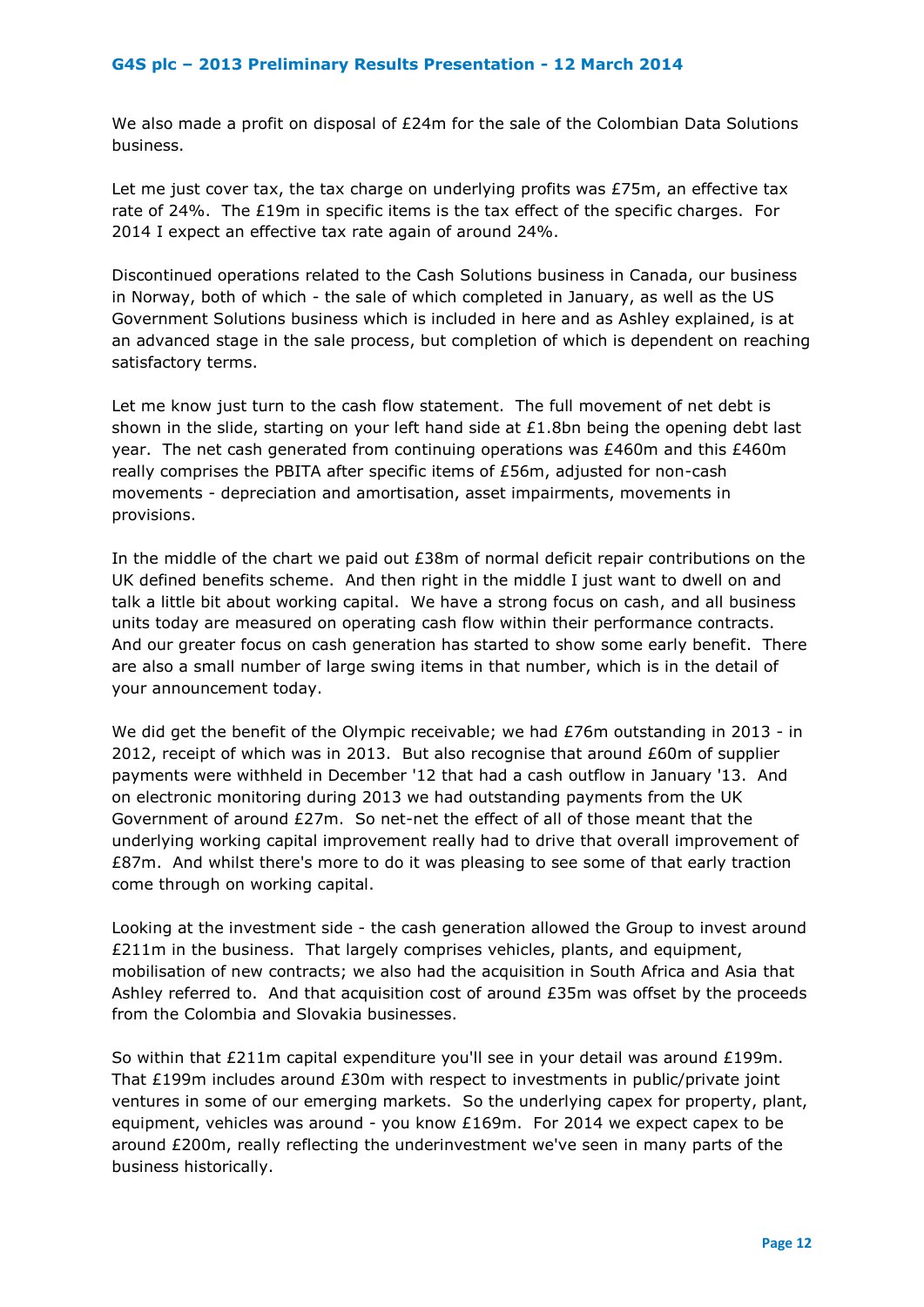In terms of use of funds the £352m comprised interest, tax and dividends. Interest paid was around £110m, tax £88m. And the effective cash tax rate in the year was around 28%, which largely reflects differences in the timing of payments based on assessments of 2013 profitability.

We also paid dividends of £154m and as you know we raised £343m from the share placing in August. And finally we had net cash from discontinued operations of £29m. Meaning that we finished the year with net debt of £1.5bn from the £1.8bn at the beginning of the year and net debt to EBITDA finished at 2.6 times, an improvement from three times this time last year.

Let me turn to financing. Our funding profile remains robust; we have £965m of unutilised and committed facilities. We have no material maturities until March '16. And since the 31st of December we've also had the benefit of the net proceeds of £89m from the sale of our businesses in Canada and Norway.

Together with our continued focus on driving sustainable profitability and cash flow we expect our net debt to EBITDA to continue to come down in the medium term. So let me summarise, the business has good growth momentum, especially in emerging markets. 2013 PBITA was impacted by US and Europe, which we talked about at the half year and in Q3. And we've had a significant set of one offs clearing up longstanding issues as well as the acceleration of restructuring.

It was pleasing to see the cash flow coming through at £460m and we finished the year in a stronger financial position, but also having laid strong foundations in place for 2014. With that let me hand back to Ashley.

. . . . . . . . . . . . . . . . . . . . . . . . . . . . . . . . . . . . . . . . . . . . . . . . . . . . . . . . . . . . . . .

## *Strategic Priorities*

## **Ashley Almanza, Chief Executive Officer**

Thanks very much Himanshu. Okay, in November we laid out a number of strategic priorities and I just want to take a few minutes to cover some of those. These are the priorities I think you will recognise and we'll address each of them in turn, starting with strategic focus.

A slide I think that will be familiar to you, on the vertical scale we have cumulative profit and on the horizontal scale we have a number of countries. And what it says quite simply is that 62 countries contribute 95% of our profit by 2016. That's not to say that everything to the right of the curve - of the vertical line I should say, doesn't belong in our portfolio, you know, from acorns grow large oak trees. And we know we've got some very promising small businesses to the right of the curve that we're going to invest in, nourish and grow.

But we applied a number of filters, materiality, growth, profitability, risk profile, market value, to our portfolio and we reached a preliminary conclusion in November last year, identifying 35 businesses that we needed to put through a more detailed examination to determine whether or not we should invest to grow, restructure, turnaround, or in some fashion exit those from the portfolio - either a disposal, or for smaller loss making businesses a discontinuance.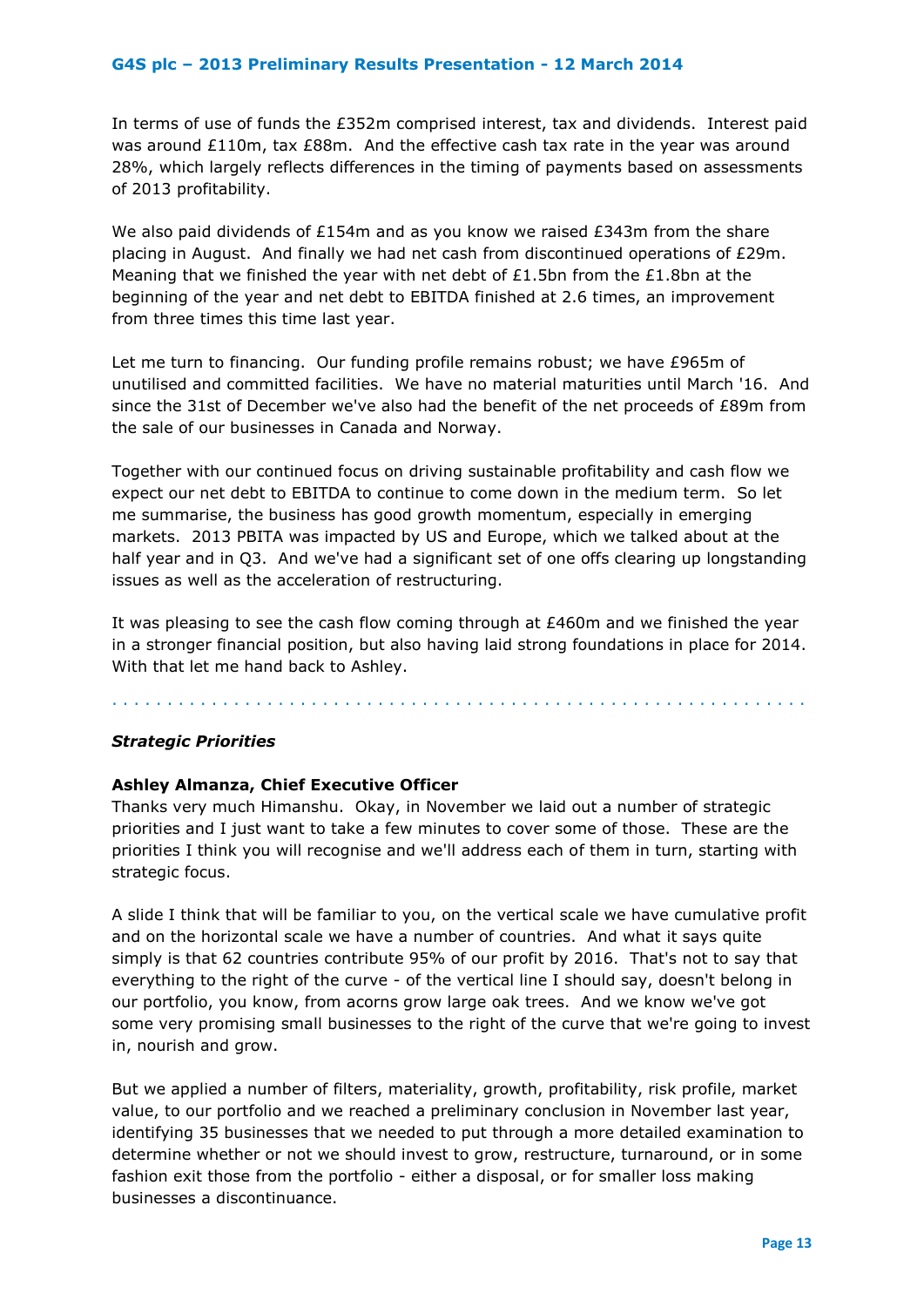I'm pleased to say we've made satisfactory progress with this strategic priority. What you can see is the first row is what we set out in November and on the second row of that table you can see the position we're now in, we've dealt with nine of the 35 businesses and you can see for a very modest reduction in overall profit for that group of businesses we've achieved I think some very satisfactory results.

We've focused on high impact, or low materiality business. By high impact I mean for really trading substantial cash flow today for a business that might be a structurally challenging market, unprofitable for many years, and very difficult to see, even with investment, how you could make that business profitable given the structural conditions in that market.

We sold our business in Norway and our Cash Solutions business in Slovakia for £30m and we discontinued four smaller unprofitable businesses. Three other businesses have been rolled in, or folded in to other business units with synergies and we are confident that we can manage those businesses in a profitable way.

If you add to that the successful sales of our Canadian Cash business and Colombia you can see a further £94m. And there are two further sales that are well advanced, one of which is US Government Solutions and another which for commercial reasons we've not yet disclosed. Both well advanced, both subject to satisfactory terms.

So this programme I think has a number of benefits, it brings - it's one dimension of performance management, it brings real attention on those businesses that are either unprofitable, or underperforming, or immaterial and causes us and our colleagues across the management team to really take a view - are we going to get this business into a position where it earns its place in the portfolio? And if the answer is no we have to take action to deal with that.

The benefits are not only financial; it's not only about improving the quality of the portfolio and harvesting value where that can be done. It's also about management dilution. What we found was that many of these smaller unprofitable businesses were absorbing a disproportionate amount of management time because they had - you know one of the characteristics of an unprofitable business is it has problems. And you end up devoting too much management time to problems and not enough time to the really high quality opportunities in the portfolio. So this will remain an important tool in our management toolkit.

Management - we referred earlier in the presentation to changes in executive leadership in a number of our regions. Of course there has been significant change in the Group Executive team, bringing it all together across our global leadership team, which is approximately 120 of our most senior executives across the Group we have made 28 senior appointments in the last nine months.

So a lot of time and effort, my time and colleagues on the Group Executive, Himanshu and the rest of our colleagues is being spent on identifying where we need to strengthen our management team and then going through the process of going into the market, finding the right candidates, short listing and appointing. It's a time consuming process, but it's well worth the investment.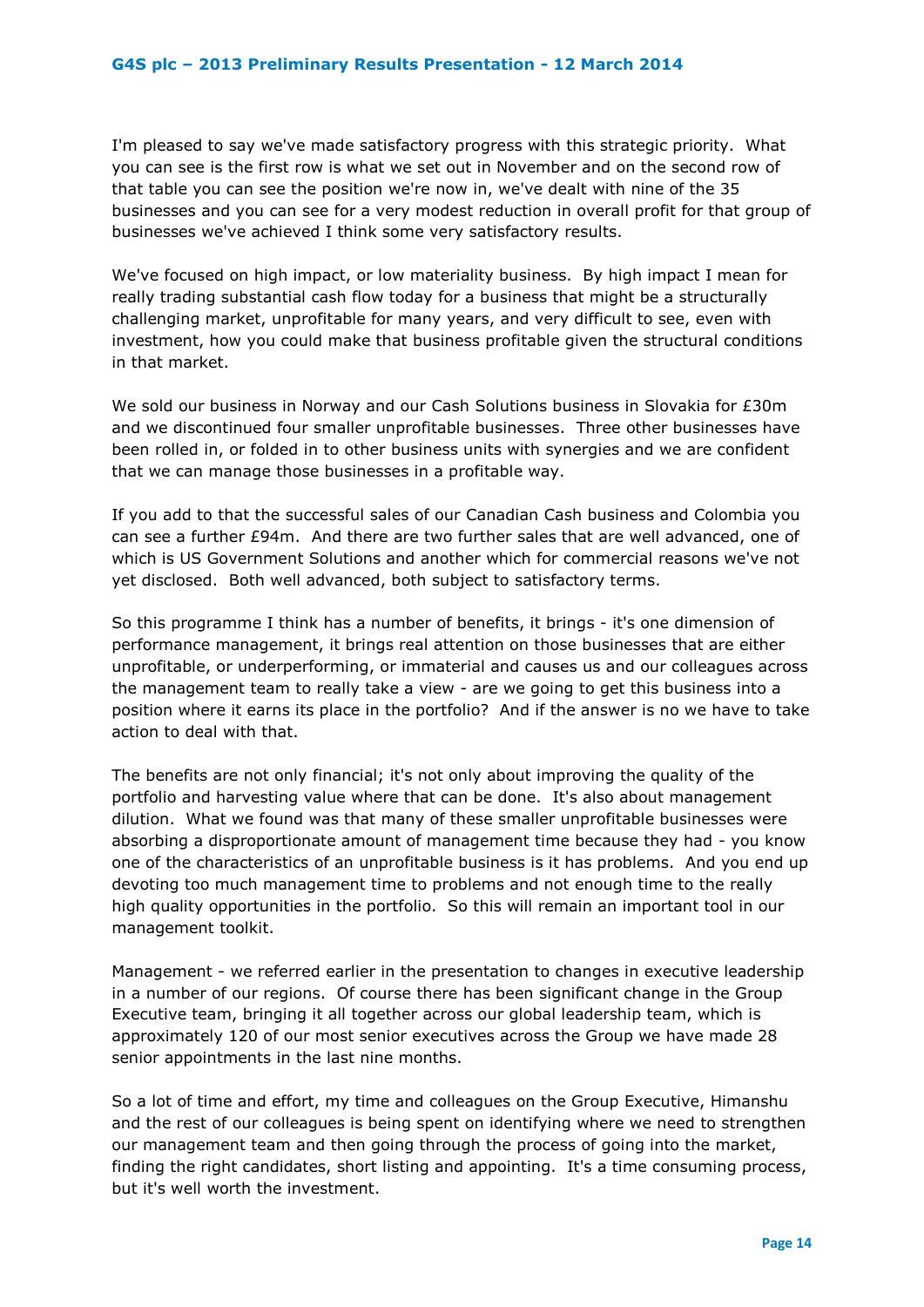We've also created some new roles and made appointments there. Three that I would highlight, Chief Information Officer, Chief Procurement Officer, Group Head of Risk and Programme Assurance who we mentioned in November. The CIO has got a very important role to play in this company, because of the way we've grown over many years there's an important job to do to improve IT efficiency and effectiveness. And I'll come back to that in a moment.

Procurement - we don't have a global procurement function, we have many good procurement colleagues in business units around the Group, but that's not pulled together in a coherent way. And we've made an appointment, a new Chief Procurement Officer who will be joining us in two or three months and again a very important agenda and I look forward to providing you with an update on progress there in due course.

We've also set about benchmarking our organisations, starting with the areas where we see the highest potential to make a change that will not only bring efficiency, but improve the effectiveness of that organisation. We piloted this in India, very successfully and although it's early days we can see the potential to apply this benchmarking in other parts of the organisation. So a number of things we're doing in terms of appointments and organisational efficiency which I'm convinced will enhance management capacity and capability and our organisational effectiveness.

Group values are something we touched on as well in November. We've refreshed and updated our Group values to more closely align those with our strategy, our customers and ultimately our shareholders - shareholder value creation. And we've added a seventh value which is very near and dear to me which is safety first, bringing a sharp focus on our safety performance.

It's very, very clear to me and to my colleagues on the Executive Team that investing in this area and making this an important aspect of everything we do all of the time, will improve the quality and the value of this company. And for that reasons it is a core objective of every member of the Global Leadership Team and it's in performance contracts. So there is an incentive for management, not that you only need a financial incentive, I think this has to come from within, it has to be a belief and we're promoting that belief. We've got a systematic programme including training and we're re-launching our values across the Group. A very important area and you'll hear more about this in due course.

I'd like to spend a moment on performance management. Again, what we've done here is we've revised our performance measures for the Global Leadership Team, again aligning them more powerfully with good customer outcomes and shareholder value creation, focusing on revenue growth - sustainable profit, by that we mean it's a source of profit that we can rely on in future period and when we measure it it conforms to the new standards that Himanshu referred to a moment ago. And the ultimate quality of earnings - cash flow. Not a metric or a percentage but real pounds cash flow.

This revision of performance measures has been translated into performance contracts. Our Senior Leadership all had their financial performance targets before they went home for Christmas, that's the first time. So they came and they started - the first day of school and everyone knew what the financial targets were for 2014.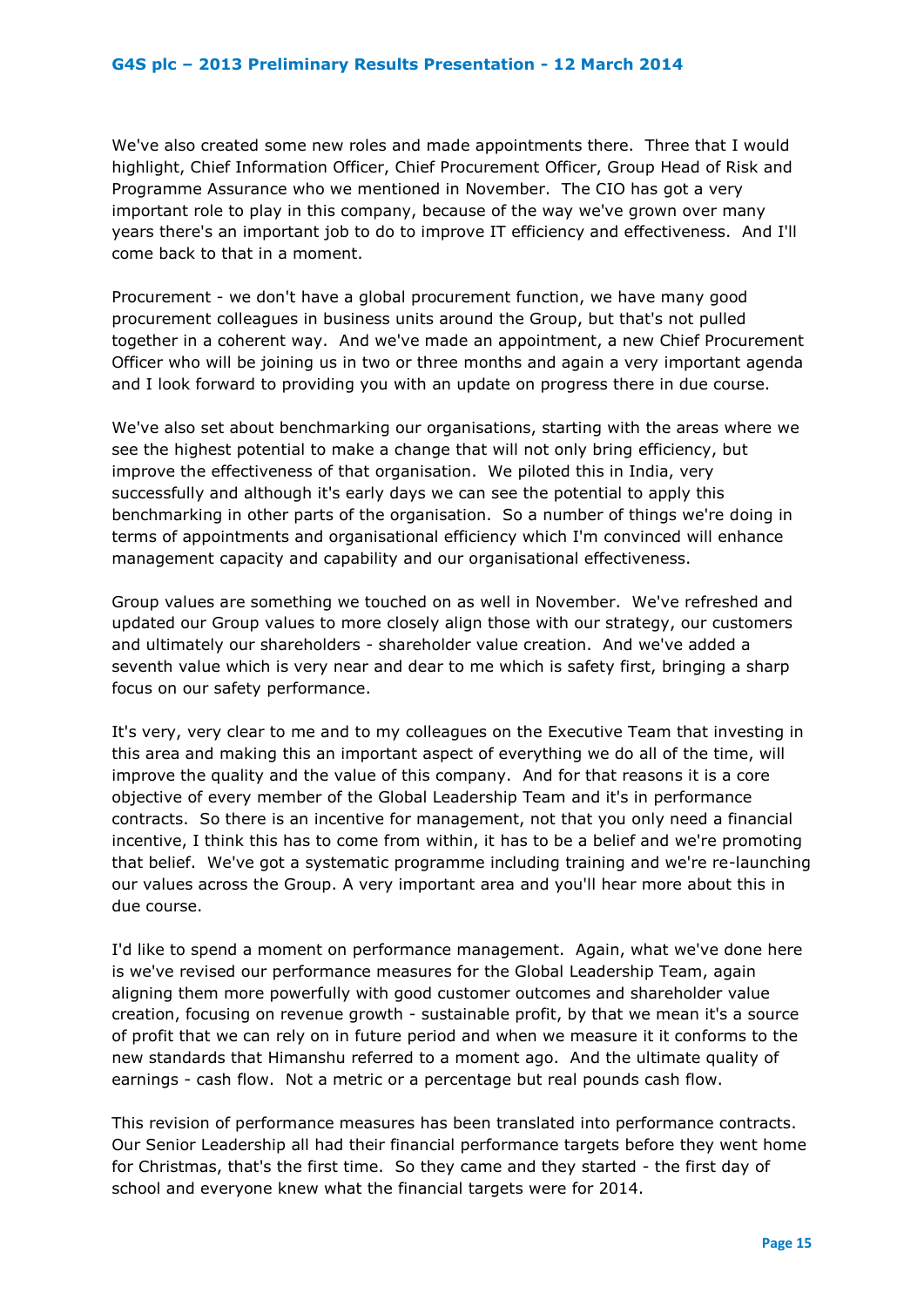That then gets cascaded through the global leadership team and the business units. Alongside those measures we've introduced something that we call ABP, accelerated best practice, prioritising high impact areas where we can transfer best practice in performance management from area of the business to another, or where we can introduce a new way of managing a particular dimension of our business, whether it's revenue or cost. And I'm going to come on to say more about that in a minute.

So we've put the framework in place and the task now is to embed that in our monthly and quarterly routines so that this way of managing performance just become reflex, it becomes a deeply engrained habit.

I mentioned ABP, or accelerated best practice. What we've done is we've gone through the business and this was part of that we did last year, the bottom up business review which is carried through into this year. And we've identified those areas of the business where we think through accelerating the introduction, or transfer of best practice across the Group, we can have the biggest impact on effectiveness, efficiency and profitability.

These are the priorities under accelerated best practice for 2014 and I'll go through them fairly quickly, I'm happy to talk about them during Q&A. Direct labour efficiency, hardly surprising we employ over 600,000 people in our company. If you can make even an incremental improvement in labour efficiency you can have a big effect on the bottom line and you can also have a big effect on customer satisfaction.

This is about getting the right people to the right place, at the right time and ensuring that hours contracted, hours paid, hours billed and bills collected are all the same thing. And what we have found is that is not the case across the business. There are some good practices being deployed in parts of our business, but I think there are very few, if any, places where we see systems being applied and used to their full potential to ensure that hours contracted, hours billed, hours collected, all look like the same number. So a big opportunity for us, very early days, but we're going to set about targeting our highest value opportunities and going after labour efficiency.

Route planning and telematics addresses really vehicle fleet. We have thousands of vehicles covering many millions of road miles each year; this programme is designed to look at how we can employ technology to reduce the size of the vehicle fleet. When you do that you reduce the number of drivers you require and it's also focused on improving customer satisfaction, being at the right place at the right time and lowering fuel cost. A big prize for us, very early days, but we think that by deploying technology in a disciplined way we can improve our performance here.

IT standardisation and infrastructure rationalisation - I mentioned we've appointed a CIO he's here today, Martin Taylor, he's an experience, seasoned CIO. We conducted a baseline study in the second half of 2013. We went out to the business and we tried to inventorise our IT estate. And what we found, not surprising, was a proliferation of infrastructure, applications, ERP systems, no standard for desktop, no standard for what equipment employees should have according to the role that they're performing.

What we also found is that we're spending 20% of Group operating cash flow on IT. So we think that there's an opportunity here. We appreciate that this not a big bang, it's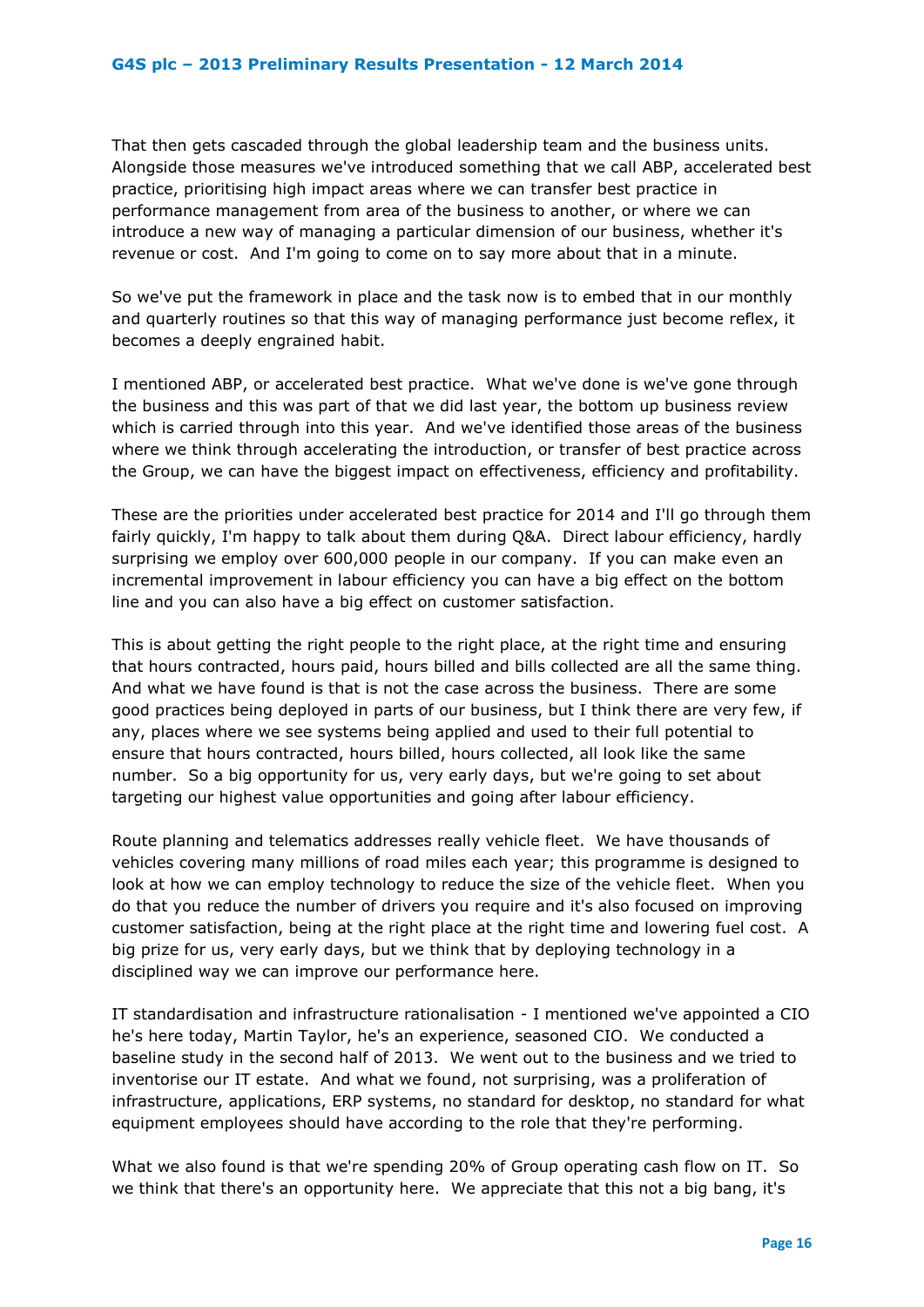not a quick fix, we're going to go about this in a discipline, systematic, structured way, but this is a large prize for us.

Procurement, I mentioned earlier we don't have a global approach to procurement, we've hired a CPO, and he's going to bring immediate focus to a standardised approach to category management and integrating our global and local effort to leverage our purchasing power. We're spending on non-payroll spend \$1.5bn to \$2bn a year, that feels like purchasing power to us and we're going to go after it.

And then shared services, we've touched on this already, in the UK we're putting in place a shared service centre for our back office functions and in North America we're combining Canada and the US into a single shared service centre, currently there are two and that's going to be based in the United States. We've identified two further areas where we will pilot, probably not this year, Europe and Africa, some smaller shared service centres - so high potential, cost improvement, operational effectiveness opportunities.

Restructuring, Himanshu touched on this, on the left hand side of this slide what you have is the plan that we laid out in November. The change of leadership that we had in both the UK, with the appointment of Eddie Aston and the appointment of Graham Levinsohn in Europe gave us the opportunity to take a fresh look. And what we realised was that we could accelerate this. And as you know with restructuring programmes around three quarters of the costs are payroll costs, so acceleration can have a dramatic impact on the economic return that you achieve.

We've put in place structured plans, those plans have been communicated to the unions, to employees, to landlords, to all of those that are affected and we're now through 2014 going to be implementing the restructuring plan which previously we'd have rolled out over probably a further 12 months. All of these deliver - each one delivers an internal rate of return after tax of more than 10% and a payback of between 12 and 36 months.

So these programmes will strengthen our competitive position, principally in the UK and in Europe and we'll keep you updated on progress.

Technology is something we talked about, again in November. We're looking at the developing of our technology in G4S in three distinct ways. Customer facing technology, or go to market technology, operational technology - technology we deploy every day in the delivery of our service, which affect both the effectiveness of those services and the efficiency; and then infrastructure and shared services, which I've touched on already.

Customer facing technology, we've identified centres of excellence, areas where we have capability, people, technology, IP that can be deployed in other parts of the Group in markets where today we don't have a presence. The centres of excellence are the US, the UK, Europe and South Africa. And what we're now doing is building regional capacity in other part of the Group, because it's no good pushing that technology out from the centres of excellence if there's no one on the other end to receive and take it to market. So we're building capacity in our other regions in order to absorb the push from our centres of excellence and take that to market. And again we'll come back to that.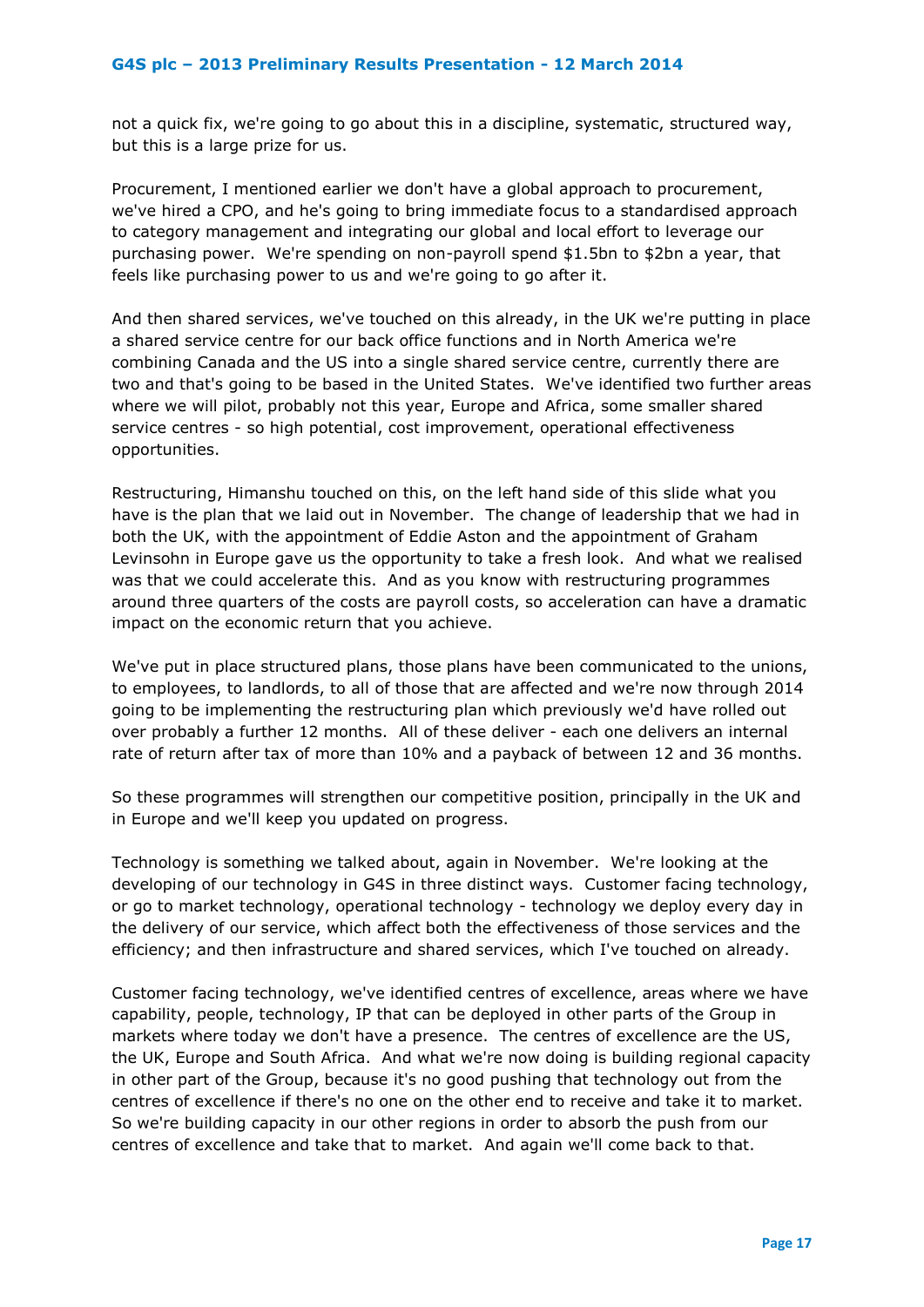And the third category is operations, infrastructure and shared services. We've touched on that already, the appointment of a CIO who is going after the opportunity to standardise and globalise our IT estate; I want to stress in a phased and disciplined fashion. You will not see a big bang technology project from G4S, but there's a big prize that we can go after in a more structured way.

Customer facing technology - I said that we're building capability in the regions to pull on the centres of excellence. Over the last nine months we've employed 90 new employees, specialists in systems and technology across the Group as a whole. We're also reorganising our resource and capability in the US. I mentioned earlier we've focused quite heavily on the federal and state opportunity and we're repositioning to also address the commercial market. So we've made a number of important hires there to spearhead that effort. And as I said earlier we're investing in CASH360 in the US and we have a very important pilot project. We see huge potential, very, very early days, too soon to know for sure how that's going to turn out, but we're going to invest because we have confidence in the scale of the potential opportunity.

The Middle East has been a focus area for us in the second half of last year we conducted a detailed market assessment. We estimate \$2bn per annum market size for Security, Technology and Related Technology. We think that's probably a conservative estimate. We're now investing in bid and delivery capability on the ground, based in the Gulf States and we've made 52 new hires over the last nine months.

Depositor is the South Africa cash technology business which has performed well in 2013. I think we've got this on a proper footing in its home market, South Africa, and the task now is to start to market that and deploy that capability across Africa and also Asia and the Middle East.

In Europe we're integrating our Systems business and our Patrol and Response business to be in the position to offer a bundled product. And in the UK we're strengthening our sales resource team to make better use of our IP and technology know how that we have in our technology centre in Tewkesbury, which has been surprisingly not very focused on the market in the UK.

All of this effort is designed, in part to strengthen the quality and the scale of our pipeline. We entered 2014 with a pipeline of  $E$ 5bn. And across the Group as a whole we've made 136 new sales and business development appointments. There is some overlap; some of those are in the systems and technology teams that we talked about a moment ago.

So a strong diverse pipeline, with an attractive organic growth opportunity and we're getting after it.

So in conclusion, I think it will be clear to everyone 2013 has been an extremely challenging year for G4S. We've taken clear action to address longstanding legacy issues in the business, and we've introduced wide changes to strengthen the company.

Our study and out bottom up business review last year identified the strength confirmed the strength of our global market position and the attractive growth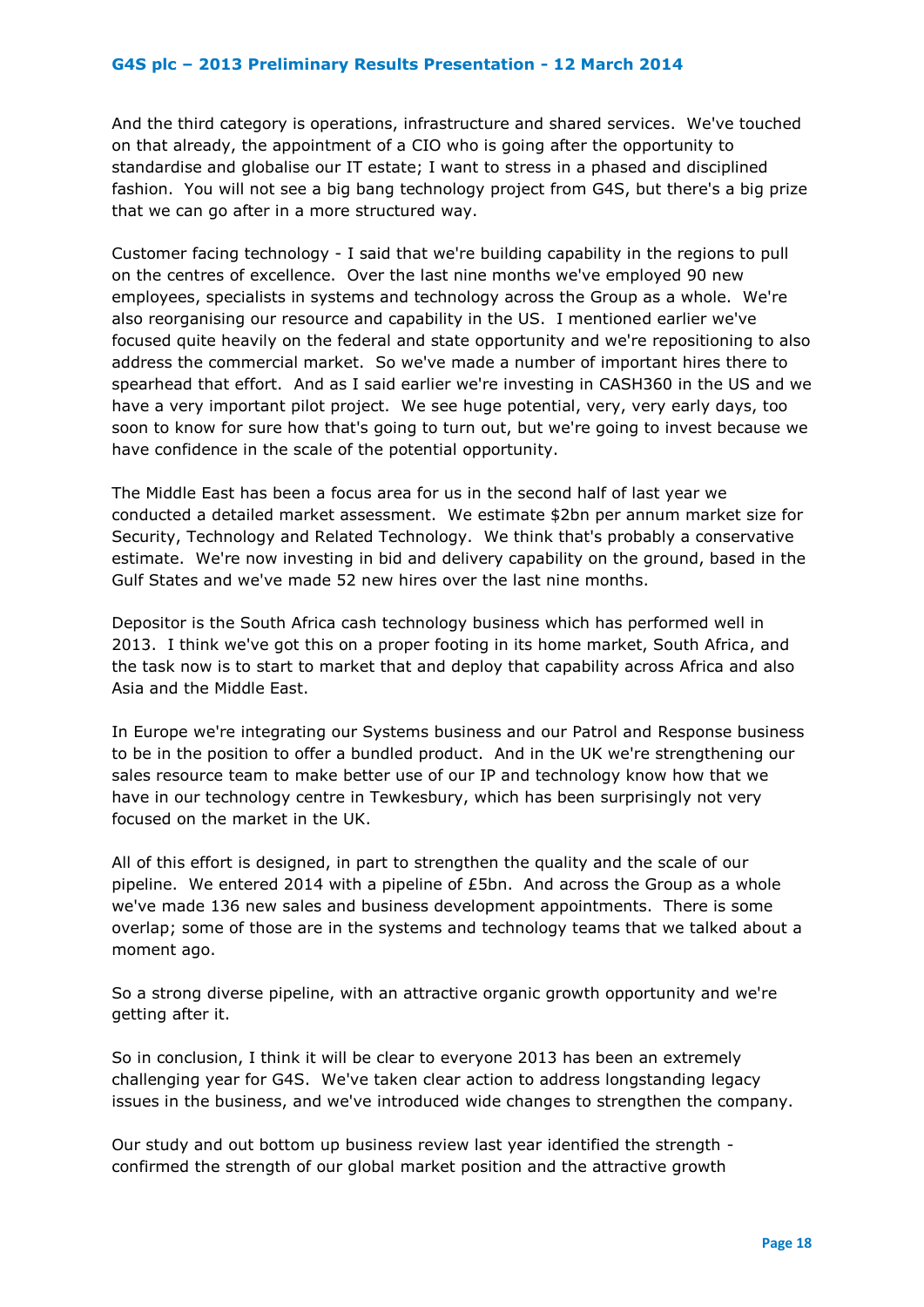characteristics of many of those market positions and I think that's shown up in our full year results, 5.8% top line growth and 16% in emerging markets.

We have a clear and focused strategy against which we are now executing and we have an array, a strong array of performance improvement opportunities, revenue, cost, operating efficiency, gross margin and overhead, all of which we're going to go after. We're investing through the cycle in our resource and capability to deliver sustainable, profitable growth. All of these measures and the actions we've taken to deal with long standing issues and put the company on a solid footing, give us increasing confidence and enable us now to focus on the growing demand for our services and our customer needs.

That concludes the presentation ladies and gentlemen, we'll be happy now to take your questions. I think we have a roving microphone - we do. Could I ask you please when you ask a question to state your name and your affiliation?

. . . . . . . . . . . . . . . . . . . . . . . . . . . . . . . . . . . . . . . . . . . . . . . . . . . . . . . . . . . . . . .

## *Questions and Answers*

## **Andrew Ripper, Bank of America Merrill Lynch**

Morning, I've got a couple if I may. First of all just in terms of the receivables adjustment Himanshu, it looks like it was as UK issue, can you be a bit more specific about what it related to?

. . . . . . . . . . . . . . . . . . . . . . . . . . . . . . . . . . . . . . . . . . . . . . . . . . . . . . . . . . . . . . .

#### **Himanshu Raja, Chief Financial Officer**

Clearly it would be inappropriate to go into individual customers, but you'll see in the segment analysis I've tried to show both the UK as well as all the segments on reported and underlying. It's really across the board; it's not just the UK where you'll see that we had issues around disputed and aged debt, really like I said in the presentation. So there are examples where we have dispute letters for customers, we've been in negotiation for a while, but there really wasn't, you know a clear case where we were going to recover those debts. So I recognise we're giving you a generic answer but it would be inappropriate to go into specific customer issues.

## **Andrew Ripper, Bank of America Merrill Lynch**

And then secondly on the provisions. Obviously with the charges there's been a big increase, I think about £190m increase in provisions at the yearend. I guess the biggest component of that relates to the future MoJ settlements. But can you clarify for us are there provisions in there in relation to onerous contracts which lost money in '13? And if so, what the ongoing impacts would be as those losses drop out of the P&L?

. . . . . . . . . . . . . . . . . . . . . . . . . . . . . . . . . . . . . . . . . . . . . . . . . . . . . . . . . . . . . . .

#### **Himanshu Raja, Chief Financial Officer**

So there are two things in there in the provisions. So it's the £136m of specific charges for contracts, and there's around £50m with respect to the review of balance sheet assets and liabilities. Within the 136 it's principally UK government contracts, although there are a small handful of contracts from around the world from the 163 that we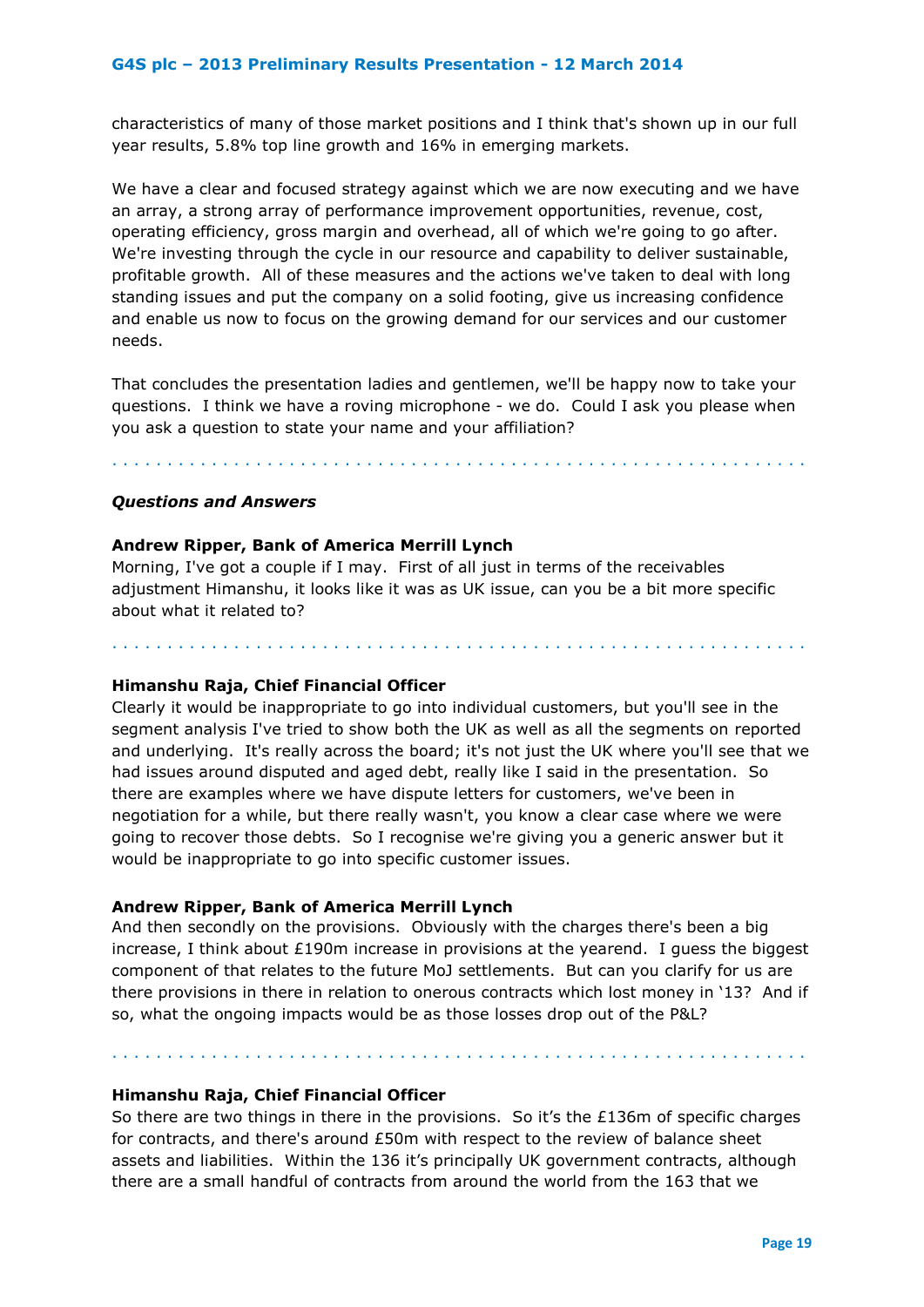reviewed. And of that small handful those will unwind over the next three to four years, that's the lifespan.

. . . . . . . . . . . . . . . . . . . . . . . . . . . . . . . . . . . . . . . . . . . . . . . . . . . . . . . . . . . . . . .

## **Ashley Almanza, Chief Executive Officer**

I think to the second part of your question Andrew, the impact on future profitability I don't think is going to be material. This is I think good housekeeping that's being put in hand.

. . . . . . . . . . . . . . . . . . . . . . . . . . . . . . . . . . . . . . . . . . . . . . . . . . . . . . . . . . . . . . .

## **Andrew Ripper, Bank of America Merrill Lynch**

And then just finally in terms of the restructuring, you talked about a one to three year payback. I wonder if you could just be a big more definitive about the benefit in '14, and for example of the headcount reductions that you flagged of 3,000 odd, how much of that has been done already and where could you get to by middle of this year?

. . . . . . . . . . . . . . . . . . . . . . . . . . . . . . . . . . . . . . . . . . . . . . . . . . . . . . . . . . . . . . .

## **Himanshu Raja, Chief Financial Officer**

I'd split that into two. Of the 68 around 35 million was done just after the half year, around July/August, and predominantly in the UK. So one to two year payback on that. And then the 33 which took us to the 68 was really done at the end of the year, so during December. And that has a slightly longer payback of two to three years.

. . . . . . . . . . . . . . . . . . . . . . . . . . . . . . . . . . . . . . . . . . . . . . . . . . . . . . . . . . . . . . .

. . . . . . . . . . . . . . . . . . . . . . . . . . . . . . . . . . . . . . . . . . . . . . . . . . . . . . . . . . . . . . .

. . . . . . . . . . . . . . . . . . . . . . . . . . . . . . . . . . . . . . . . . . . . . . . . . . . . . . . . . . . . . . .

#### **Ashley Almanza, Chief Executive Officer**

With the emphasis on Europe.

#### **Himanshu Raja, Chief Financial Officer**

Yeah, hence the longer payback.

#### **Ashley Almanza, Chief Executive Officer**

Yeah. Thanks Andrew.

#### **Rob Plant, JP Morgan**

It looks to me as though probably Q4 organic growth stepped up to around 4.5% after Q3 was about 3.6%. What kind of growth could we expect for 2014? The outlook does point to improving revenue. And within that emerging markets did well. The cut-off date was the end of Q4. There's been emerging market turmoil since then. Has the emerging market division suffered in Q1 at all?

. . . . . . . . . . . . . . . . . . . . . . . . . . . . . . . . . . . . . . . . . . . . . . . . . . . . . . . . . . . . . . .

. . . . . . . . . . . . . . . . . . . . . . . . . . . . . . . . . . . . . . . . . . . . . . . . . . . . . . . . . . . . . . .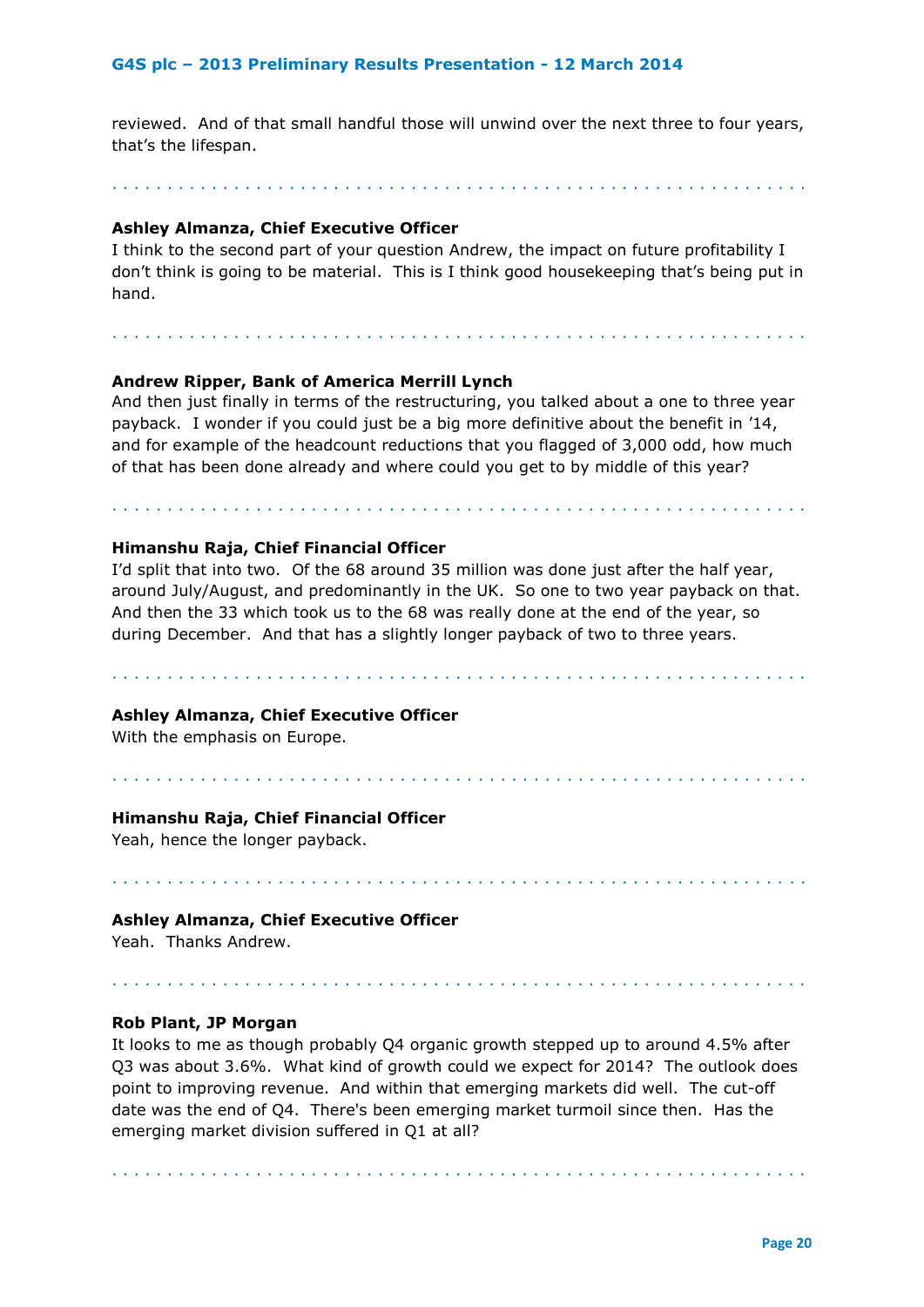#### **Ashley Almanza, Chief Executive Officer**

So it's quite early in the year so there's, you know, a lot of road still to travel before we know precisely what the organic growth is going to be like. I'd say a couple of things. We've been investing in building sales and business development capability. That work is not yet complete. And it takes time when you put resource on the ground to establish your credentials in the market and to get go forward momentum. But we would be disappointed if we didn't see any payback on that investment at all towards the end of the year, let's say.

We have not seen in the demand for our services a slowdown in emerging markets, but I don't think it would be sensible for me to sit here and say I expect us to knock out 16% again in emerging markets. I think that would be a quite exceptional outcome and not a proper basis for planning. But we continue to see good demand for our services across emerging markets. I think the more obvious short term effect is going to be on our numbers, will be exchange rate. And Himanshu has I think provided some guidance in his presentation, and also in the release as to you how might calibrate that.

You know we're two months, two completed months, into the year and I think we would say satisfactory start to the year, but too early to put a sort of organic growth target out there Rob. But we know that, for example, Manus Island will come to an end at the end of March. But, you know, we're not without cards to play in Asia. We know that in some markets we're struggling to keep up with demand and that if we can get good resource to the coalface we can make progress there. So I think this early in the year we still see a balanced set of risks and opportunities to drive the business forward, but you won't be surprised we're not going to give a target on organic growth for this year. But satisfactory start to the year so far. Thanks.

#### **Kean Marden, Jefferies**

Morning gentlemen. Can I turn first of all just to 2014, because to some extent 2013 is now a little bit historic? So with - you've obviously revised the operational management sort of KPIs. I'm wondering if you can share some of the proposed revisions to the executive management team, so on the PSP, sort of thing. My understanding is that the proposal is still for quite an EPS growth heavy set of KPIs, I think with a growth band of somewhere between 5% and 12%. I'm just wondering whether you can comment on whether that's accurate and what you have proposed?

. . . . . . . . . . . . . . . . . . . . . . . . . . . . . . . . . . . . . . . . . . . . . . . . . . . . . . . . . . . . . . .

Secondly, Himanshu your net interest guidance for fiscal '14, have you made any particular assumptions regarding disposals or DSO improvement within that that we should reflect?

And thirdly, should we now be including RSS in continuing, rather than discontinued?

. . . . . . . . . . . . . . . . . . . . . . . . . . . . . . . . . . . . . . . . . . . . . . . . . . . . . . . . . . . . . . .

**Ashley Almanza, Chief Executive Officer**

Let me take the incentive question first, and Himanshu can take the discontinued and DSO question. With the incentives, first thing to say this is obviously going to go to a shareholder vote, and we've had pretty extensive shareholder consultation iterative to develop something that we think not only drives the company forward but that straight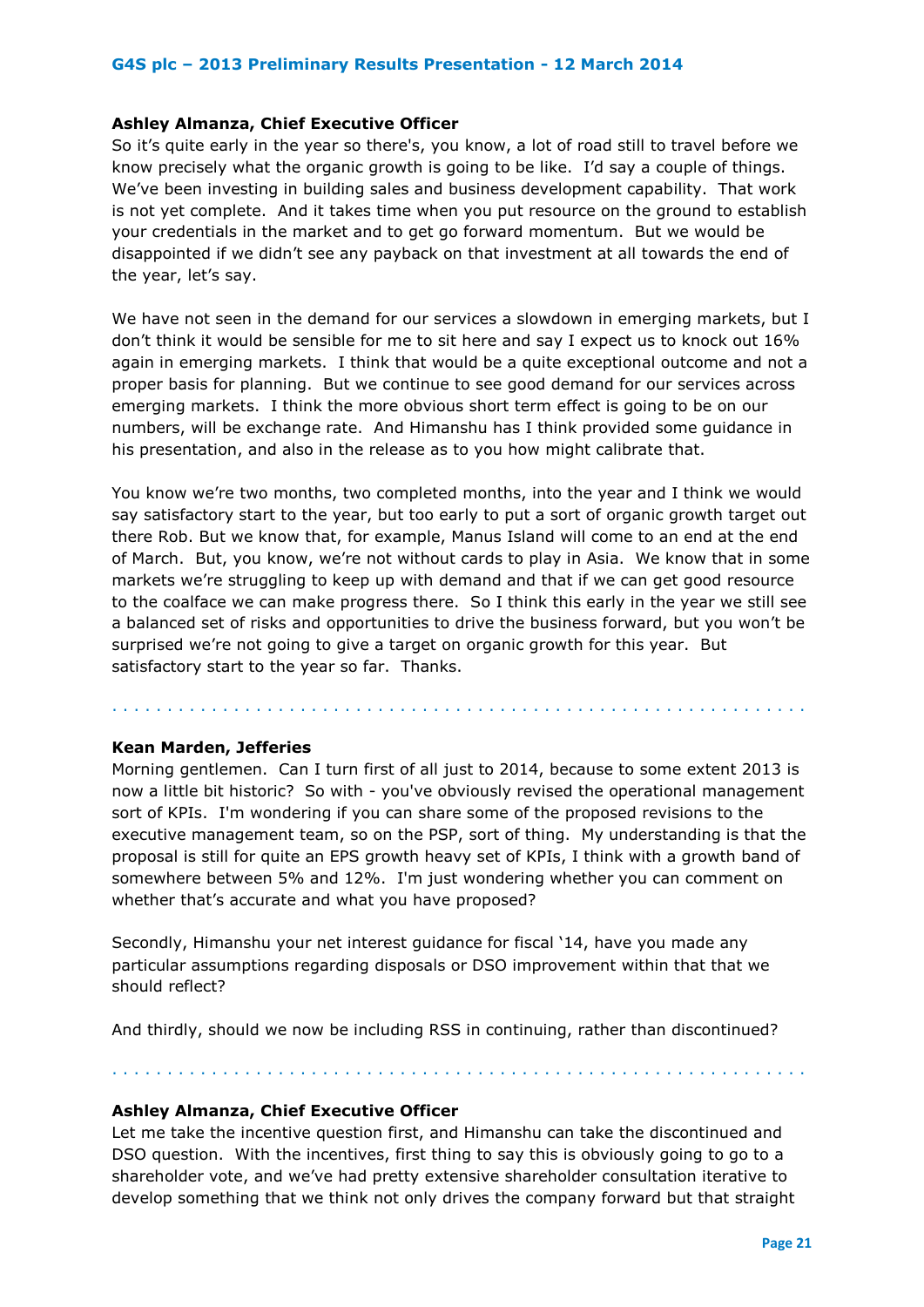away has the support from shareholders because of the strong alignment with their objectives.

Important thing to say is that it's not only the measure but how you measure it. So a big part of what we were doing in 2013 was effectively changing the mindset of the company about what you measure and how you measure it. So for example when we talk about profit we are talking about a different profit measure. There are certain things that just don't count towards your bonus if they show up in profit. And I think we've got a much clearer and explicit understanding right across the company of what constitutes sustainable profit that goes into the bonus calculation. The benefit of that is the sort of profit we're interested in is cash generative profit, and I think that's strongly aligned with shareholder interests.

The other thing about measurement is I think I've probably shown my hand on OCF. I'm quite cautious about using quotients and metrics that have a lot of management input into them. So we're going to lift numbers off the cash flow statement and we're going to look at cumulative cash flow. In our annual programme we're going to look at operating cash flow, what is actually delivered by the operations. So sharp - you know brings into focus working capital management. And in our longer term incentives we're going to look at cumulative cash flow over a three year period. So again it's what we're measuring and how we're measuring it.

The breakdown of the scheme, and Helen is going to correct me if I get this wrong, is 40% EPS, 30% cash flow, 30% TSR. And again we've consulted - I'm getting a positive nod over there, so we've consulted with shareholders on composition of the TSR group, composition of the metrics. So I think what we've got here now is first of all consistent with the discussion that we've been having with the organisation for the last nine months about what matters when we measure performance, and strongly aligned with shareholder value creation.

## **Kean Marden, Jefferies**

And sorry just to press you on that Ashley. The EPS bands, I picked up 5% to 12% with sort of full vesting at 12% and I think lower quartile being 5%. Is that accurate or have those moved?

. . . . . . . . . . . . . . . . . . . . . . . . . . . . . . . . . . . . . . . . . . . . . . . . . . . . . . . . . . . . . . .

#### **Ashley Almanza, Chief Executive Officer**

Through the consultation process that was refined on an iterative basis. I think that is where ended up but we'd need to double check.

. . . . . . . . . . . . . . . . . . . . . . . . . . . . . . . . . . . . . . . . . . . . . . . . . . . . . . . . . . . . . . .

. . . . . . . . . . . . . . . . . . . . . . . . . . . . . . . . . . . . . . . . . . . . . . . . . . . . . . . . . . . . . . .

#### **Helen Parris, Director of Investor Relations**

It's in the annual report.

. . . . . . . . . . . . . . . . . . . . . . . . . . . . . . . . . . . . . . . . . . . . . . . . . . . . . . . . . . . . . . .

## **Ashley Almanza, Chief Executive Officer**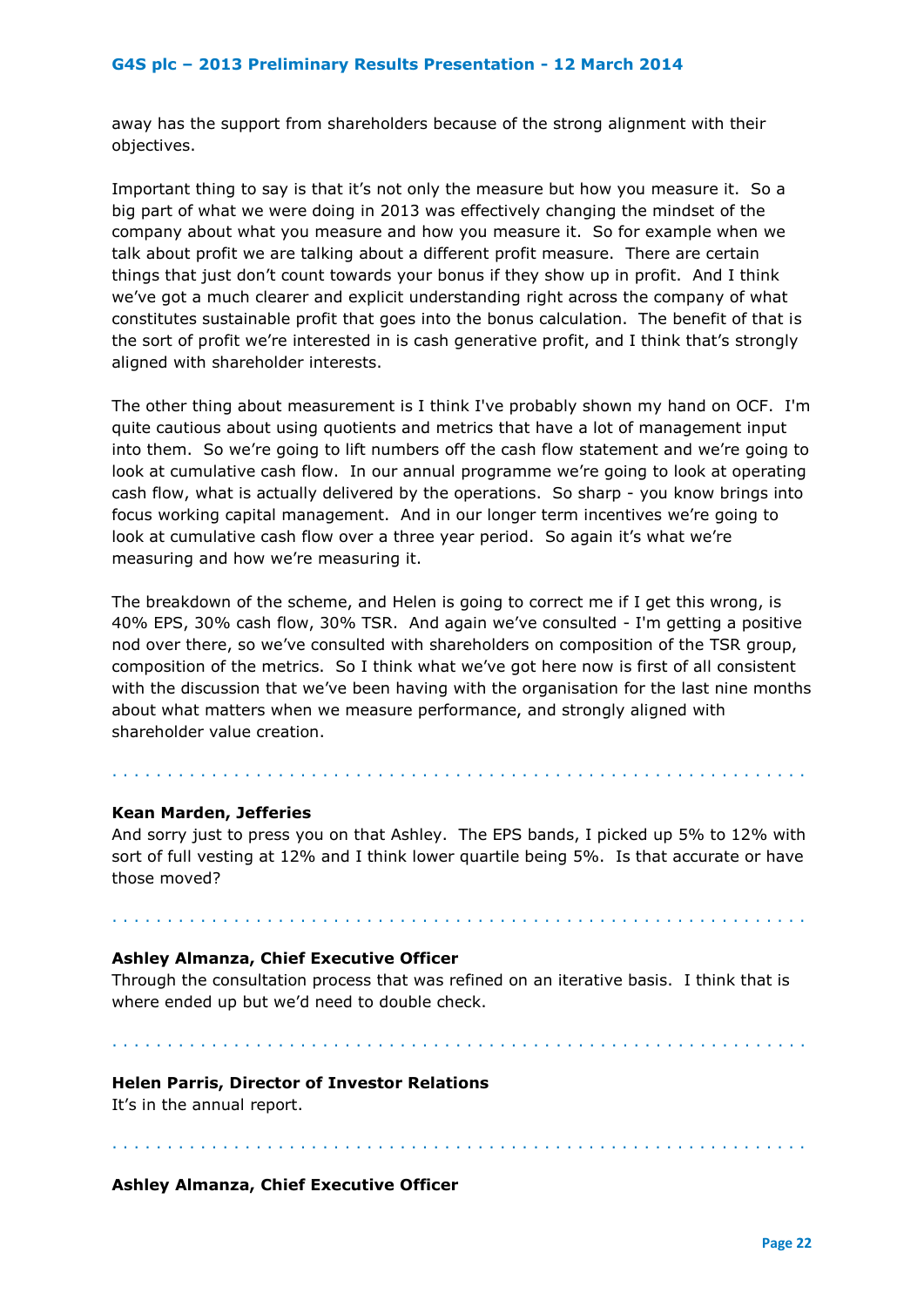Thank you Helen. Helen has just reminded us it will be in the annual report, but we'll tell you before then. We won't keep you on tenterhooks.

DSO and discontinued.

. . . . . . . . . . . . . . . . . . . . . . . . . . . . . . . . . . . . . . . . . . . . . . . . . . . . . . . . . . . . . . .

### **Himanshu Raja, Chief Financial Officer**

RSS is back in continued operations. And on your interest question, that's a normalised interest outlook for next year. In other words it does not take account of disposal proceeds. Does assume, you know, a level of DSO improvement because that's back to the focus on operating cash flow.

. . . . . . . . . . . . . . . . . . . . . . . . . . . . . . . . . . . . . . . . . . . . . . . . . . . . . . . . . . . . . . .

## **Sylvia Foteva, Deutsche Bank**

Hi, good morning. Firstly can I ask on the electronic monitoring provision, that's obviously significantly higher than what Serco agreed so can I just check, is that the fine plus some losses or can you specify at this time, I'm not sure? And what might the cash impact be I suppose?

. . . . . . . . . . . . . . . . . . . . . . . . . . . . . . . . . . . . . . . . . . . . . . . . . . . . . . . . . . . . . . .

## **Ashley Almanza, Chief Executive Officer**

Thank you. Yeah so we are not privy to the details of Serco's settlement. I think when you add it all up from public data, it looks like the total cost that they incurred, excluding - I think they have identified an ongoing cost of around 15 this year, 10 every year afterwards. Excluding that ongoing cost I think we make the number to be about 96 total. So you know there have been various different announcements, you've got to add them all up and get to a total cost.

We were clearly the largest supplier in this market; 50% larger than the next largest supplier. And as Himanshu pointed out, you know we've gone through 35 million records over nine years. So first thing to say is we just had a bigger piece of the market, 50% bigger, and that has some impact on the numbers.

I think, and I'm not giving you a number because there isn't a number yet, but the programme of change and transformation that was initiated in this company, frankly before electronic monitoring became an issue and before corporate renewal became an explicit requirement, and a legitimate requirement, UK corporate renewal, we had started on that journey.

And so when we stood up in August and November last year and talked about our plans, in essence the change programme was fully costed into our business plan. We don't anticipate having the ongoing cost. I'm sure there are very good reasons for other companies to have it, we just don't see that as a significant incremental cost to our existing plans. Not because we won't be embarking on UK corporate renewal, quite the opposite, we have already. I think if you just consider what we said in the presentation a few minutes ago, extensive management change in the UK business, a dedicated UK government solutions business with a new leader and new team around him. The introduction of a group head of risk and assurance, and under Himanshu's leadership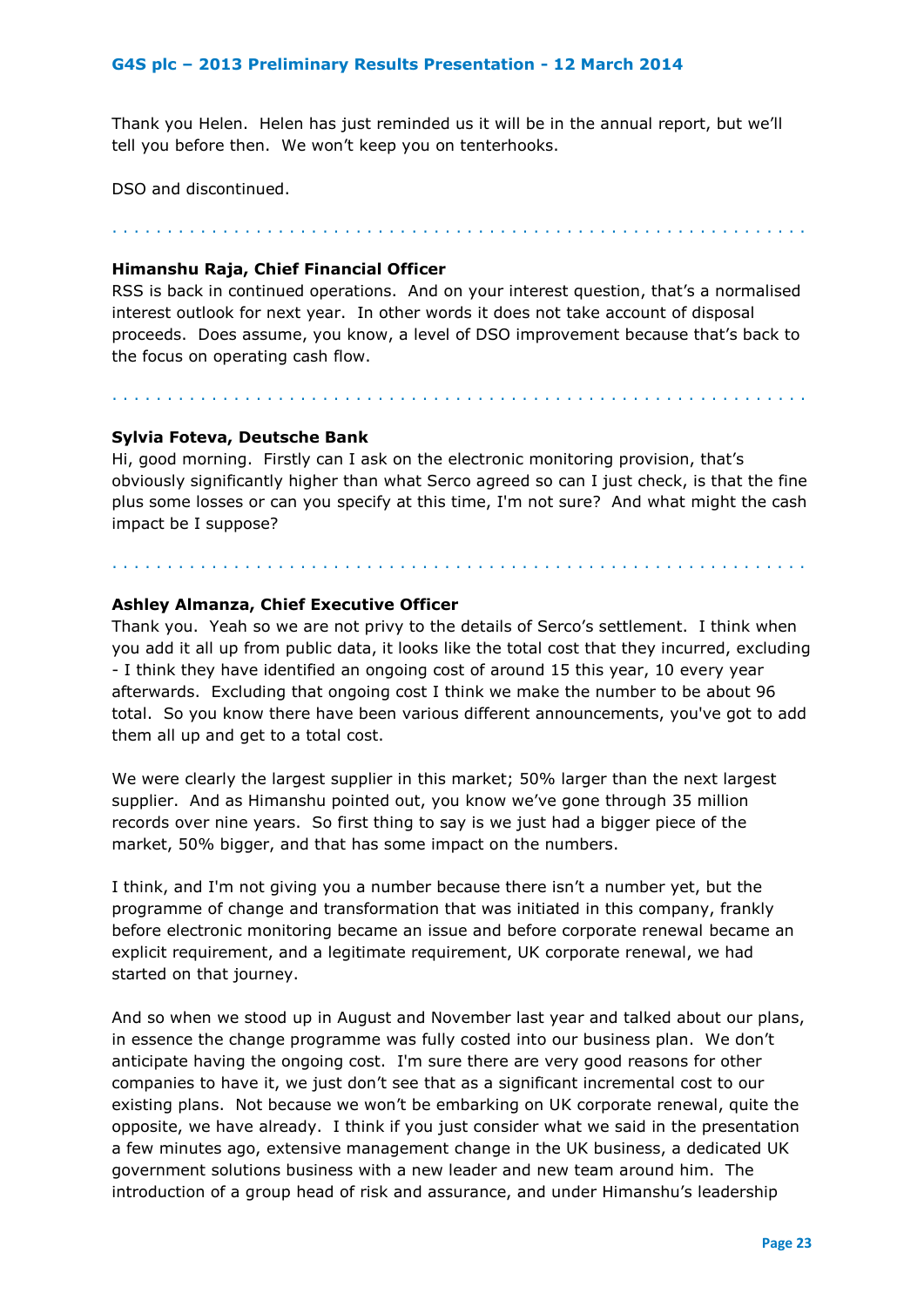putting in place a more structured approach to assessing contract risk to managing audit risk.

We're not going to, you know, become overly bureaucratic, these are what I would call just basic sensible controls, checks and balances that we're putting in place. All of that is costed in our plan so I don't think it's right for me to make a direct comparison. But I don't see anything anomalous in where I think we're going to end up versus what you might call the only other benchmark in the market. So slightly long answer but hopefully covered everything.

. . . . . . . . . . . . . . . . . . . . . . . . . . . . . . . . . . . . . . . . . . . . . . . . . . . . . . . . . . . . . . .

## **Sylvia Foteva, Deutsche Bank**

Thank you. Then -

#### . . . . . . . . . . . . . . . . . . . . . . . . . . . . . . . . . . . . . . . . . . . . . . . . . . . . . . . . . . . . . . .

#### **Ashley Almanza, Chief Executive Officer**

Oh you've got a follow up.

#### . . . . . . . . . . . . . . . . . . . . . . . . . . . . . . . . . . . . . . . . . . . . . . . . . . . . . . . . . . . . . . .

. . . . . . . . . . . . . . . . . . . . . . . . . . . . . . . . . . . . . . . . . . . . . . . . . . . . . . . . . . . . . . .

## **Sylvia Foteva, Deutsche Bank**

Oh sorry I have another one, yeah.

## **Ashley Almanza, Chief Executive Officer**

Yeah go on.

## **Sylvia Foteva, Deutsche Bank**

Didn't want to list them all. And then for Himanshu, how should we think about I guess margins for 2014? So you've got - it seems like a few things have changed. So do you still have the 15 to 20 investment planned in sales and business over the year? And then the Manus Island, how should we think about that in terms of impact?

. . . . . . . . . . . . . . . . . . . . . . . . . . . . . . . . . . . . . . . . . . . . . . . . . . . . . . . . . . . . . . .

. . . . . . . . . . . . . . . . . . . . . . . . . . . . . . . . . . . . . . . . . . . . . . . . . . . . . . . . . . . . . . .

. . . . . . . . . . . . . . . . . . . . . . . . . . . . . . . . . . . . . . . . . . . . . . . . . . . . . . . . . . . . . . .

## **Ashley Almanza, Chief Executive Officer**

So just before Himanshu.

## **Himanshu Raja, Chief Financial Officer**

It's the margin question, go ahead.

## **Ashley Almanza, Chief Executive Officer**

Our goal is to grow profit and cash flow. Margin is an important dial on the dashboard but we need more than one dial on our dashboard. It's a very large company, many

. . . . . . . . . . . . . . . . . . . . . . . . . . . . . . . . . . . . . . . . . . . . . . . . . . . . . . . . . . . . . . .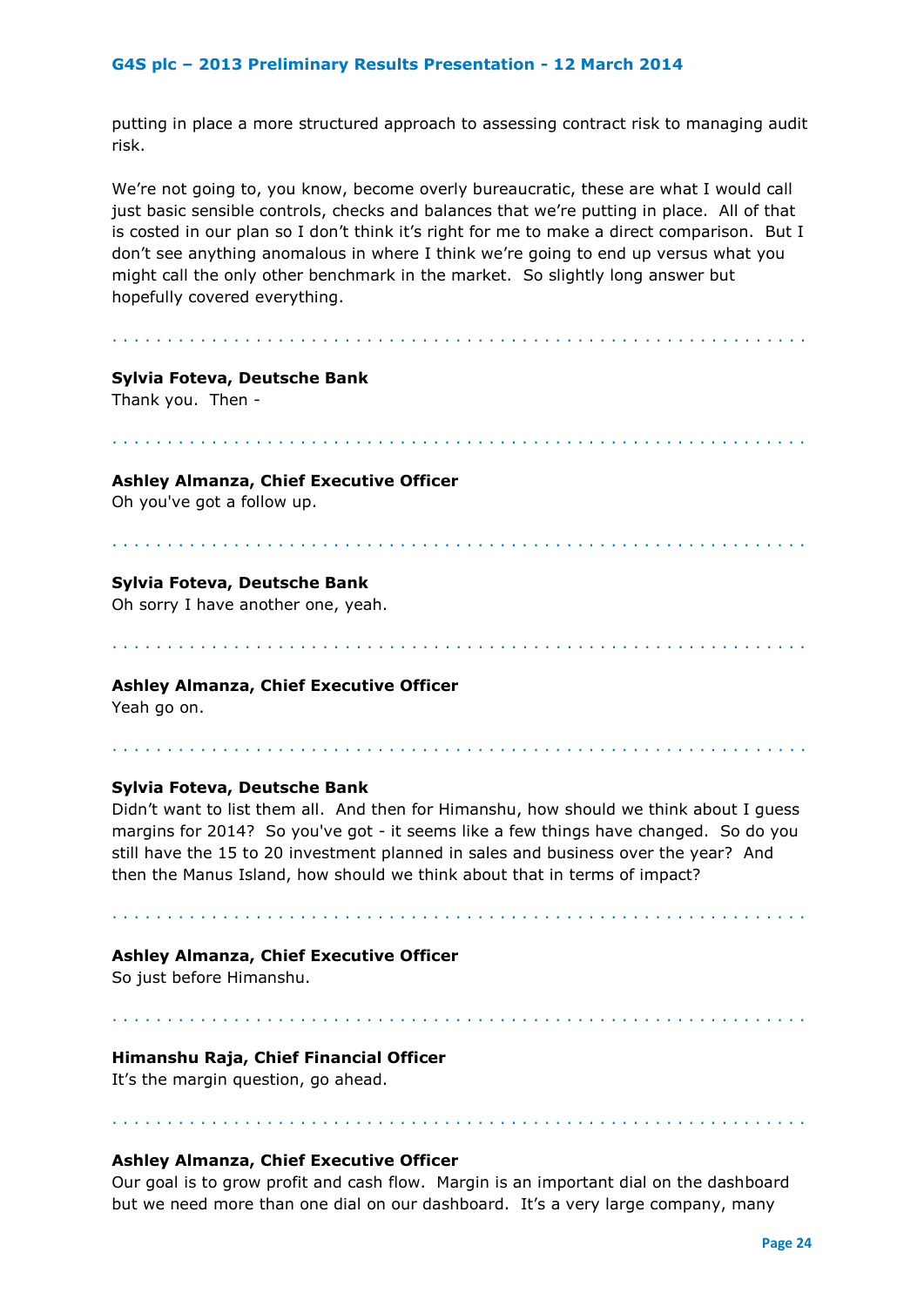things we need to take care of to make sure that the aeroplane is ascending and in good shape. Manus is one contract in a very large portfolio of contracts, and I think it's quite important for management and dare I say a helpful way for investors to think about the business. We're managing a portfolio of contracts. Some will go out but at the same time as those go out we of course have significant resource deployed against the market bringing in new contracts. So we also mentioned this morning a five year contract of €50m per annum new in our Dutch business.

Contracts will come and go. There's no doubt Manus is a good contract and has made an important contribution to the business overall. But I don't think we can say because one contract falls out we're going to update margin guidance by, you know, 7.5 bps or make a change to the outlook of the company. One of the benefits of this company is the diversity of the business, diversity of market, diversity of customer segment, and the scale of the contract portfolio, that gives us resilience. So we're not complacent about losing business like Manus. We don't like to lose that. We don't know if we have lost it, it's going out to tender. We've yet to decide whether we will bid. That's a balanced assessment on the opportunity and so on. But I think what I'm saying really is we don't have any comment to make on margin as a result of Manus leaving the portfolio.

. . . . . . . . . . . . . . . . . . . . . . . . . . . . . . . . . . . . . . . . . . . . . . . . . . . . . . . . . . . . . . .

#### **Sylvia Foteva, Deutsche Bank**

Okay, that's clear, thank you. And sorry if I can have a third one.

#### **Ashley Almanza, Chief Executive Officer**

This is going on.

## **Sylvia Foteva, Deutsche Bank**

This is the last one. And just on cash, so can you just - on working capital I guess you are assuming some improvement in the DSOs but we should be seeing a small out flow I guess, kind of medium term. And then the 20% spend on IT out of your cash, can you just elaborate a little bit on that? Is that internal systems and kind of the systems business, or how does that split? It's quite a significant number as well.

. . . . . . . . . . . . . . . . . . . . . . . . . . . . . . . . . . . . . . . . . . . . . . . . . . . . . . . . . . . . . . .

. . . . . . . . . . . . . . . . . . . . . . . . . . . . . . . . . . . . . . . . . . . . . . . . . . . . . . . . . . . . . . .

. . . . . . . . . . . . . . . . . . . . . . . . . . . . . . . . . . . . . . . . . . . . . . . . . . . . . . . . . . . . . . .

#### **Ashley Almanza, Chief Executive Officer**

So I'm going to ask Himanshu to comment on IT in a bit more detail in a moment, but it's predominantly infrastructure and back office systems. So when we did this base line we went out and collected all the data. We think we got a reasonably good response and a good grip on what everyone on the room would recognise as infrastructure IT, desktop standards, you know and so on. So I think we probably didn't capture everything in the other two buckets, and in particular the cost of operational technology. I think we've got a bit more work to do.

But the prize is big enough for us to go after it. We don't - it's the 80/20 rule, we don't need to polish that any harder to know that, you know, it's a diamond in the rough, we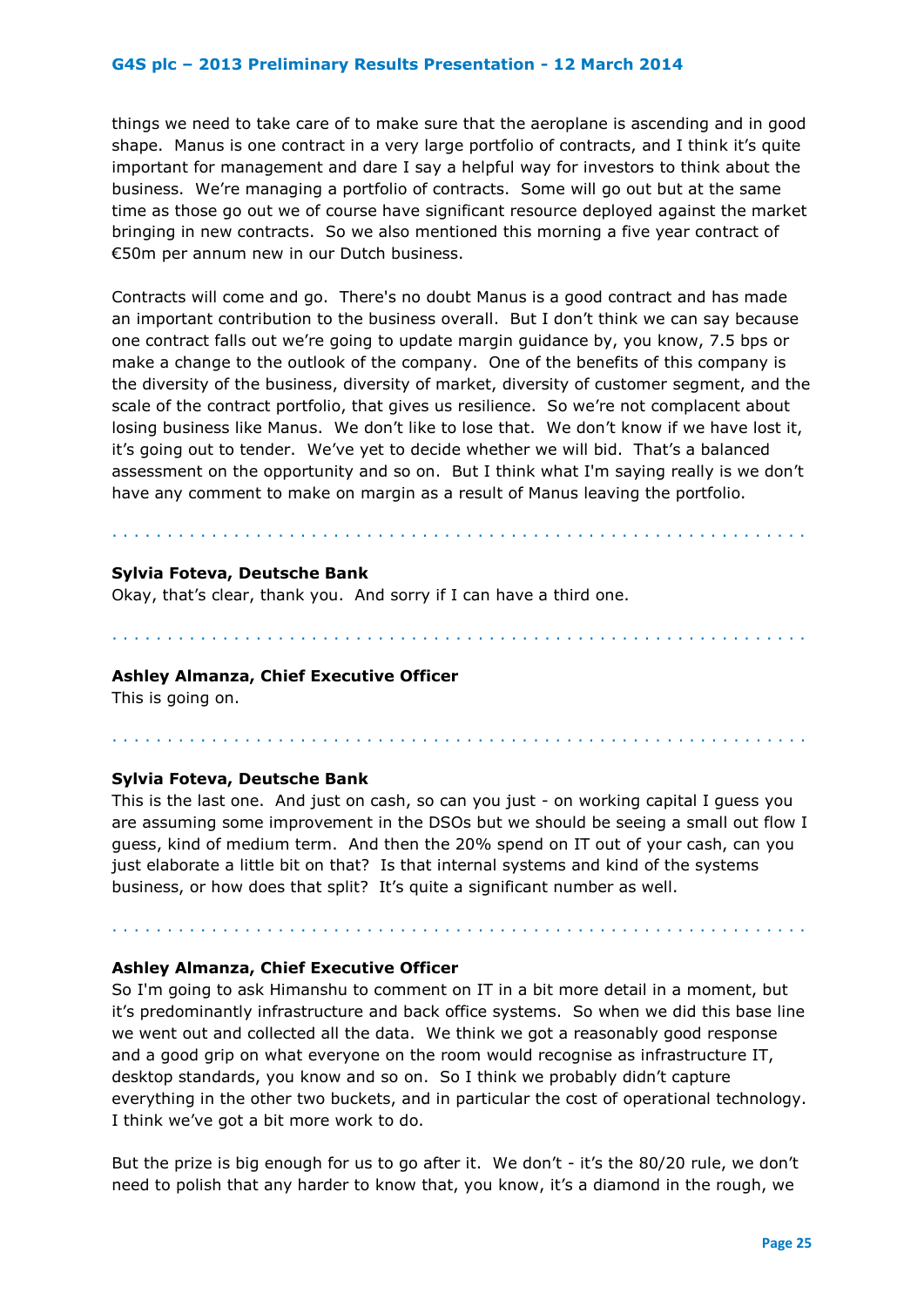better grab it with both hands. So but this is an area that Himanshu is leading with Martin Taylor, our new CIO. And I don't know if you want to add anything to that Himanshu.

. . . . . . . . . . . . . . . . . . . . . . . . . . . . . . . . . . . . . . . . . . . . . . . . . . . . . . . . . . . . . . .

#### **Himanshu Raja, Chief Financial Officer**

Just give some colour on it really. If you think about how the business has evolved over the last number of years, and through acquisition, there's never been a functionalisation of IT. And consequently we have thousands of servers in hundreds of locations. We have different networks. We have approaching 200 finance and HR systems. We have over 1,000 core applications where already, and Ashley mentioned around labour scheduling, telematics route planning, we've already identified, you know, and actually best practice that exists in the group that we're already starting to roll out.

So we know the portfolio, we know the prize, now it's just chunking through in a systematic way and replacing the legacy with the new. And we're more advanced in some areas than others. The UK SAP programme we talked about in November, that's well advanced. US and Canada coming together is well advanced. But on the blocks we have shared service initiatives for example for Africa and for Asia, and in time for Latin America. So just gives you a sense of the scale of opportunity, and I'm delighted that Martin is onboard. He's somewhere in the audience to help me with the heavy lifting.

. . . . . . . . . . . . . . . . . . . . . . . . . . . . . . . . . . . . . . . . . . . . . . . . . . . . . . . . . . . . . . .

#### **Ashley Almanza, Chief Executive Officer**

Thank you Himanshu. The thing I want to stress again is we're very conscious of the corporate lessons that are everywhere to be seen on IT and IT transformation. We know that we have to safeguard operational delivery, and therefore this change needs to be first of all phased, properly planned, properly resourced. We can't just lean on the business, say put a new system in and expect them to deliver it, because we know customer service will suffer and we can't do that.

So we're going to go about this in a structured way. We won't capture the prize in 12 months, we won't capture it in 24 months. But we're going to capture it step by step, but the longest journey begins with the first step, and that's what we're embarking on.

We're going to ask someone else to ask a question. Thank you very much for your questions.

#### **George Gregory, UBS**

Three questions if I may. Firstly, in terms of the restatement to the 2012 PBITA, if we recall back to the summer there was quite a significant restatement then with some profits on disposal and other adjustments made. Perhaps you could elaborate on what precisely has driven this second restatement. And then I'll take the second and third after that please.

. . . . . . . . . . . . . . . . . . . . . . . . . . . . . . . . . . . . . . . . . . . . . . . . . . . . . . . . . . . . . . .

. . . . . . . . . . . . . . . . . . . . . . . . . . . . . . . . . . . . . . . . . . . . . . . . . . . . . . . . . . . . . . .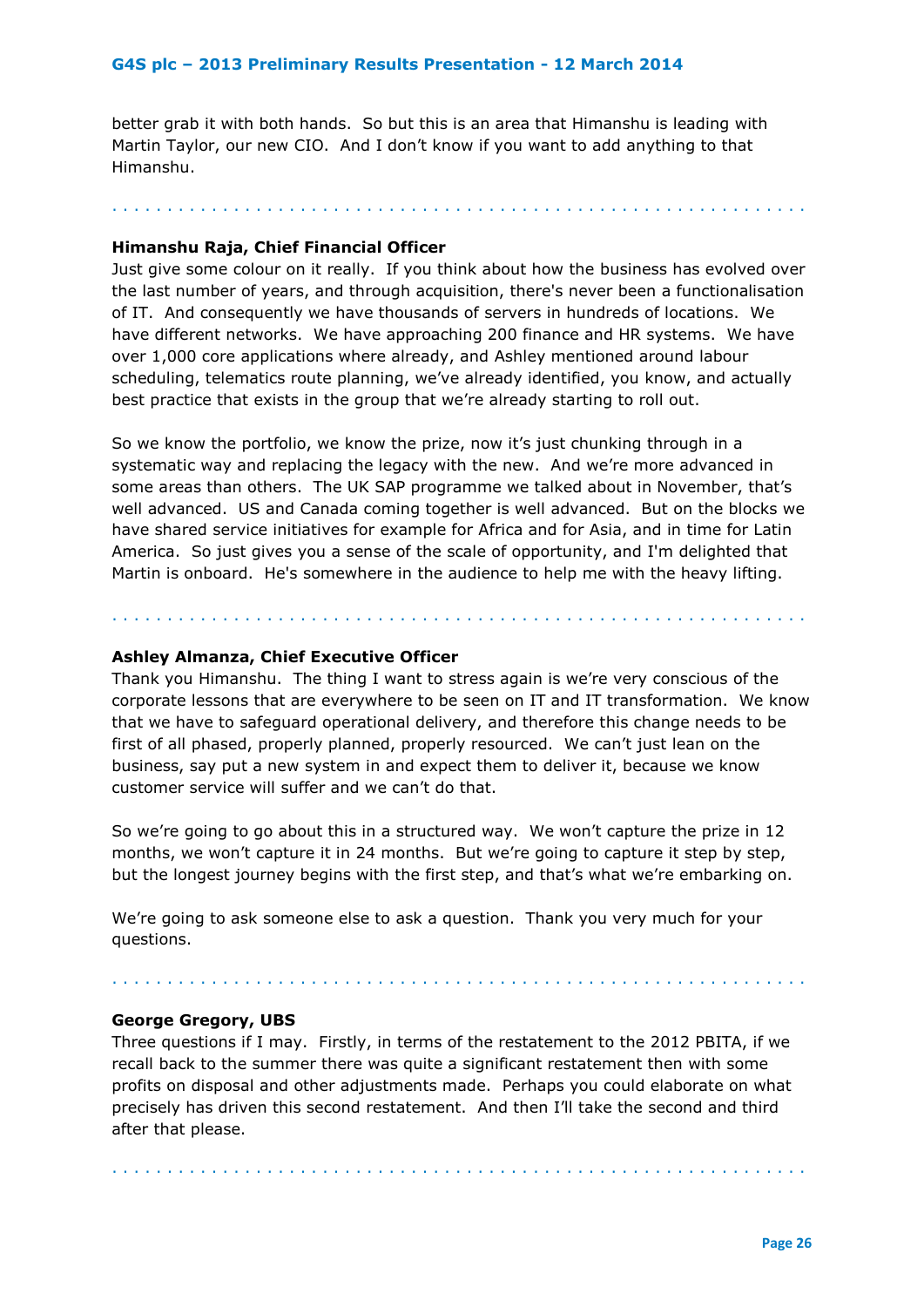#### **Ashley Almanza, Chief Executive Officer**

Okay. Well this is a shared responsibility. So Himanshu will be much better equipped to deal with the complexity here. But one distinction to draw is there is a formal restatement, in other words under the accounting rules a statutory restatement which will appear in the annual report. And that was the restatement from 516 to I think at the exchange rates then 466. I think now adjusted it's 470. That restatement stands, no change. It's a statutory restatement which will appear in the annual report as the comparator. There's then effectively a pro forma exercise which Himanshu has led to say yes fine, that's the statutory number but what do we, from a management accounting point of view, regard as the true underlying number? And that's where Himanshu took the exercise to the next step, so.

## **Himanshu Raja, Chief Financial Officer**

So just to help you on that 516 to 466, that's now 470, that's simply RSS coming back in which we talked about earlier. And the 516 to 470 was just to strip out and separately identify one off credits. They were fair value provisions that, as Ashley talked about earlier, historically had been recalled into operating profit. What we did at the half year was to separate that out to give the true underlying business profit, and the statutory. And you'll see the 470 on the income statement on page 14.

. . . . . . . . . . . . . . . . . . . . . . . . . . . . . . . . . . . . . . . . . . . . . . . . . . . . . . . . . . . . . . .

The 470 to the 430, as Ashley said, is about giving you a like for like basis, and giving us as management a like for like basis, adjusting for the review of assets and liabilities. So you know really, with the benefit of new information and looking back to say you know were we to revisit those judgements as at December 12th, what would a more balanced judgement have been to recognise the write down of obsolescent stock for example that I talked about, or items on receivables that were clearly aged, you know, and with long standing dialogue correspondence with customers about the recoverability of those.

So this was not done as a top down exercise. It was done as a bottom up exercise with a very thorough review within Group finance, but naturally of course it went through the audit committee and the auditors and so on. And therefore just gives us a like for like comparison year on year, 442 to 430.

. . . . . . . . . . . . . . . . . . . . . . . . . . . . . . . . . . . . . . . . . . . . . . . . . . . . . . . . . . . . . . .

## **George Gregory, UBS**

And presumably therefore the 442 or the 420 adjusted for FX would be a clean base to use for our projections for '14?

. . . . . . . . . . . . . . . . . . . . . . . . . . . . . . . . . . . . . . . . . . . . . . . . . . . . . . . . . . . . . . .

. . . . . . . . . . . . . . . . . . . . . . . . . . . . . . . . . . . . . . . . . . . . . . . . . . . . . . . . . . . . . . .

. . . . . . . . . . . . . . . . . . . . . . . . . . . . . . . . . . . . . . . . . . . . . . . . . . . . . . . . . . . . . . .

#### **Himanshu Raja, Chief Financial Officer**

Indeed, yeah.

## **Ashley Almanza, Chief Executive Officer**

The 442 is auto statutory number.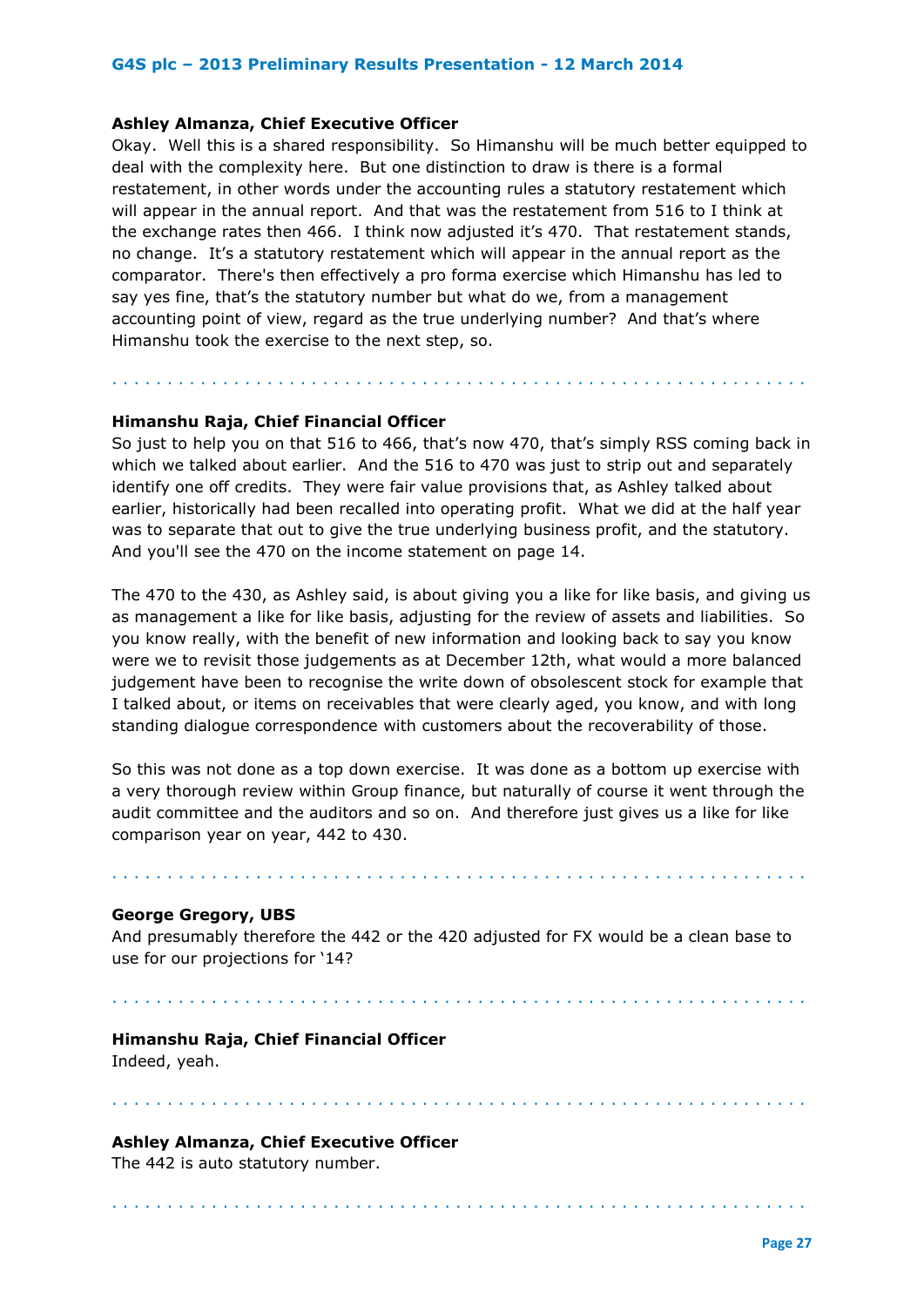#### **Himanshu Raja, Chief Financial Officer**

It's a statutory number.

#### **Ashley Almanza, Chief Executive Officer**

So it's a clean base to go forward.

#### **George Gregory, UBS**

And so following up on that then, just thinking about 2014 profits. Appreciate you don't want to give margin guidance and nor do you have to do that, but there are quite a few moving parts. You've got benefits from cost savings, you've got other things. How should we be thinking about that at a high level at this point in the year?

. . . . . . . . . . . . . . . . . . . . . . . . . . . . . . . . . . . . . . . . . . . . . . . . . . . . . . . . . . . . . . .

. . . . . . . . . . . . . . . . . . . . . . . . . . . . . . . . . . . . . . . . . . . . . . . . . . . . . . . . . . . . . . .

. . . . . . . . . . . . . . . . . . . . . . . . . . . . . . . . . . . . . . . . . . . . . . . . . . . . . . . . . . . . . . .

## **Ashley Almanza, Chief Executive Officer**

I think at a high level the way we're thinking about this is there's a balance to be struck here which is we see a high quality organic growth opportunity. We have to invest in that. That's the economically responsible, rational thing to do. And when we invest in that historically organic investment I think has suffered in attracting resource in this company because it's punished the profit and loss account. We think there's a better way to think about that proposition.

So the balance we're trying to strike is to invest and we've talked today about, you know, over 100 new employees in sales and business development. To invest in restructuring, and there over 3,000 employees will leave the company over the payback period that's been identified, and to show progress. I think showing progress in terms of profit and cash flow is important, not only for shareholders it's very important, it's important for our company, for our management team, for our employees to see that the things we're doing have an effect, a positive effect.

So it's a balance George, we're constantly managing, which is if we see an opportunity in a market to deploy a resource, to go after an organic opportunity, that may cost a few basis points, it may take some profit out. Now we've identified a sum of money and that sum has not changed. But I think that in high level terms we're looking to make progress on profit and cash flow this year. I'm not going to give a target and I'm not going to scale precisely how much progress, but that's the, in high level terms, how we're thinking about it certainly.

. . . . . . . . . . . . . . . . . . . . . . . . . . . . . . . . . . . . . . . . . . . . . . . . . . . . . . . . . . . . . . .

#### **George Gregory, UBS**

And one final one if I may, just on net interest, Himanshu. Just you said that you'd expect net interest to be broadly flat on the 2013 number. I mean clearly the average debt level presumably should be ebbing down, and you mentioned that you hadn't seen the full benefit of the placing. Perhaps I missed something but what is the reason for the implied effective rate going up?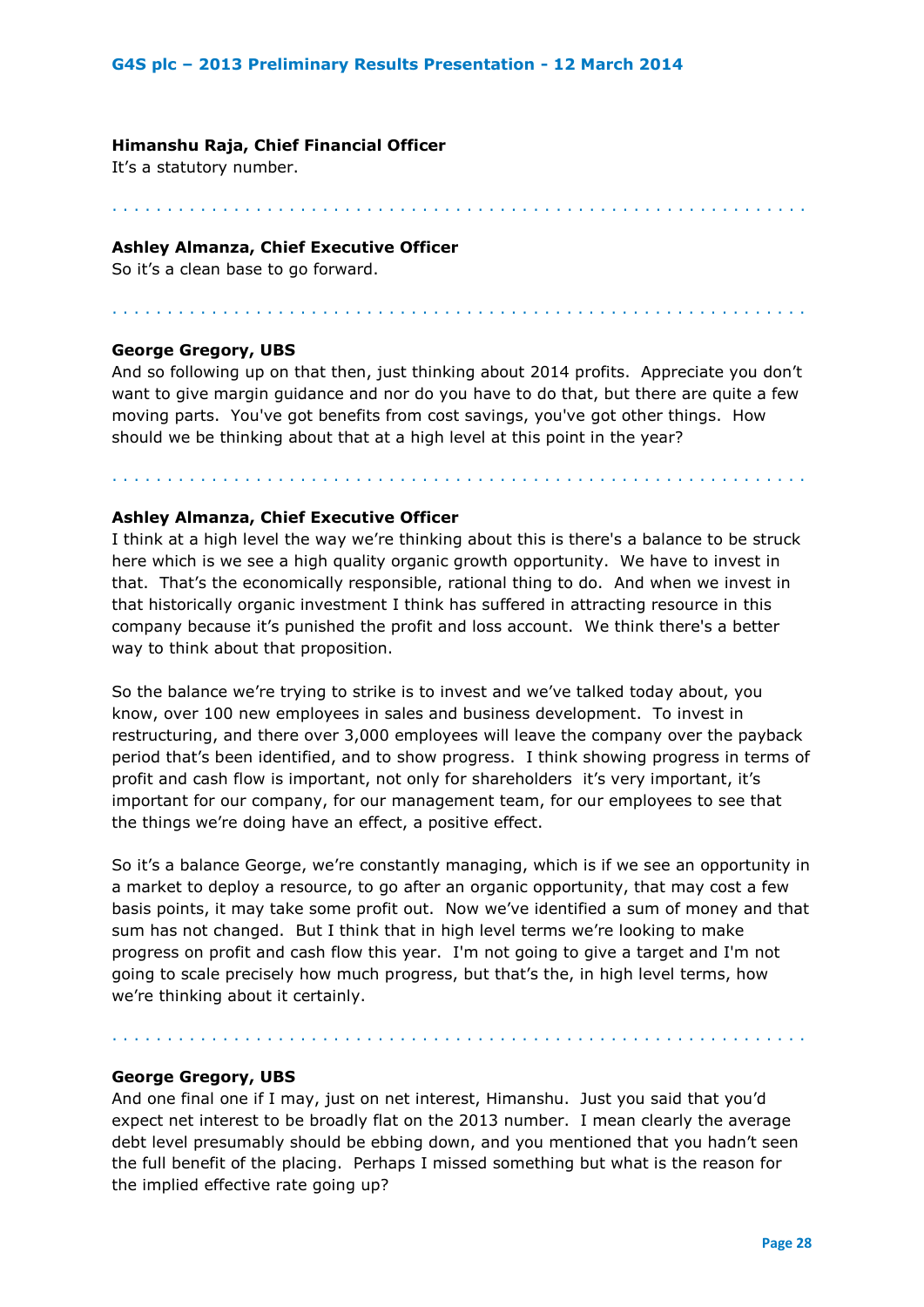## **Himanshu Raja, Chief Financial Officer**

George, when you look in the release I lay out the debt profile of all of our borrowings. And the offset opportunity I have as I generate cash is really the revolving credit facility. It's £1.1bn. It's also the facility that carries the lowest interest so I don't get much net benefit on the interest line. My earliest maturities are in March '16, and then progressively from '17 through to the year '22 at a much higher rate. So there's no economic case today because they carry the natural early redemption penalties. That's the simple reason.

. . . . . . . . . . . . . . . . . . . . . . . . . . . . . . . . . . . . . . . . . . . . . . . . . . . . . . . . . . . . . . .

. . . . . . . . . . . . . . . . . . . . . . . . . . . . . . . . . . . . . . . . . . . . . . . . . . . . . . . . . . . . . . .

. . . . . . . . . . . . . . . . . . . . . . . . . . . . . . . . . . . . . . . . . . . . . . . . . . . . . . . . . . . . . . .

**George Gregory, UBS** Thanks very much.

#### **Alex Magni, HSBC**

Morning. A couple of - well three questions on the electronic monitoring contract and the settlement. When you originally proposed a settlement it was I think of the order of £25m which you'd said had already been provided for in the H1 provisions. I'm trying to understand the gulf between what you thought was a level of overbilling and what the MoJ feels is the appropriate level of penalty to be paid. It feels almost like the entire cumulative profit of the contract over nearly ten years. To that extent - or to what extent has that changed your perception of risk of doing business, and risk of failure, or contracts going wrong with the public sector? Have you revised the way you intend to bid and the type of margins you'd like to see achieved on contracts?

And then the final part of the question just comes down to the way this was provided. If I understand correctly about £25m was set aside in the H1 provisions. Assuming that numbers we're reading in the press are reflected in the current provisioning, I assume that the increment was taken against the 136, and would that therefore leave me with about £60m of onerous contract provisions for other things that would be amortised? Thank you.

## **Ashley Almanza, Chief Executive Officer**

So take your last question first. What we can't do just - there are a series of protocols. What we can't do is by deduction provide a piece of algebra that allows everyone to pinpoint the settlement. We have just got to follow protocol I'm afraid.

. . . . . . . . . . . . . . . . . . . . . . . . . . . . . . . . . . . . . . . . . . . . . . . . . . . . . . . . . . . . . . .

The £25m, I don't believe we positioned that as a settlement. We announced it as a credit note. And that just simply reflected the board and management's view that if at any point we became aware of overbilling, we confirmed that the customer had been overbilled, we would take immediate steps to set that right. And so as soon as we became aware that there had been an overbilling for equipment that was not fitted or removed, we issued a credit note. And that was the purpose of the £25m.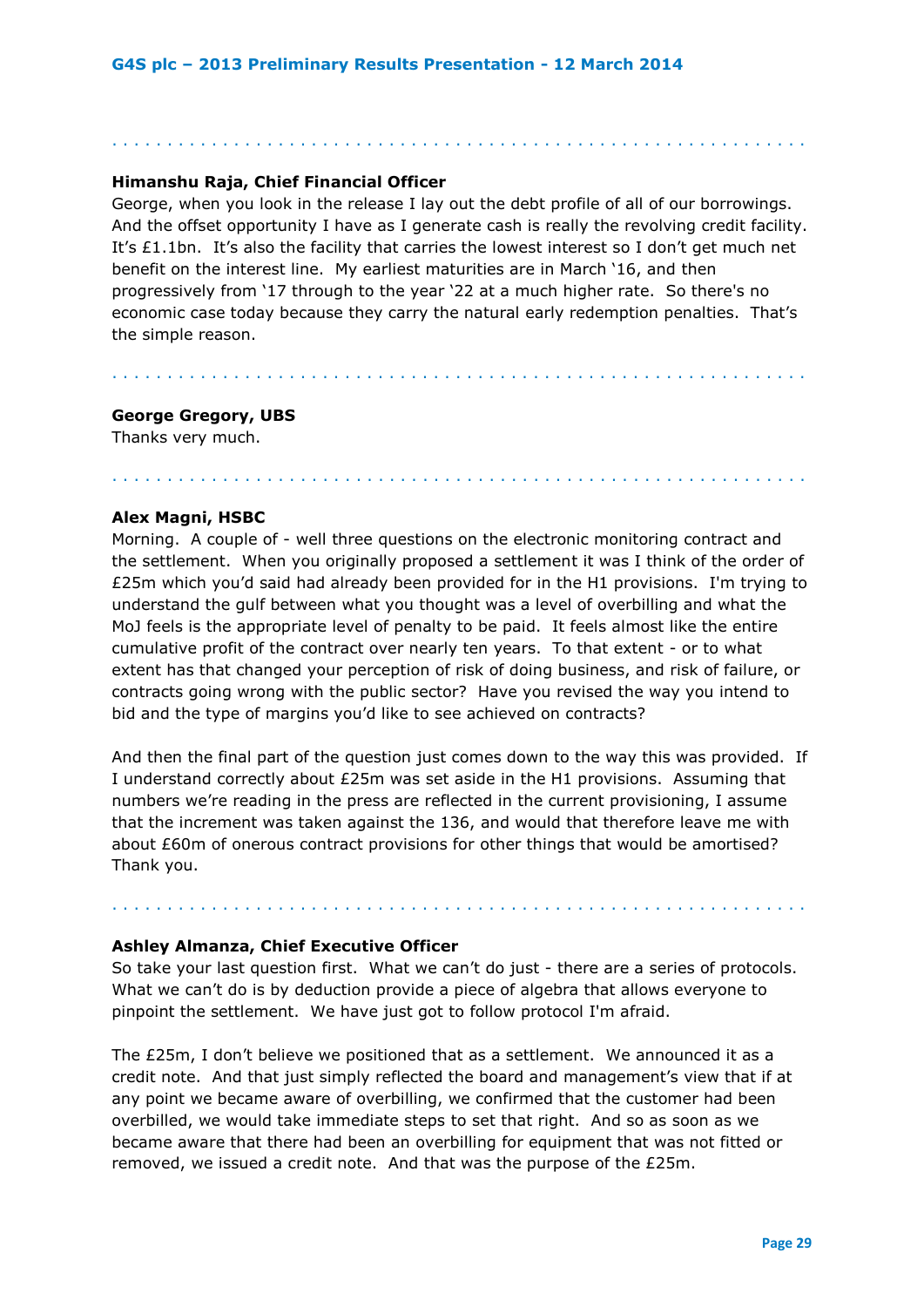We were I think - hopefully we were clear. Certainly in our discussions with the customer we wanted a methodical, thorough process to understand very, very clearly what had gone on, what had gone wrong and what the financial consequences were. And as Himanshu has outlined, we went back over nine years, 35 million records, multiple systems, multiple contract change, enormous amount of effort.

And I think it's fair to say that this was, you know, a difficult exercise where the information was really emerging, even in the last week some of the information. I'm not saying completely new but the complexity of getting through 35 million records and analysing that and checking it and so on. And we were talking to the customer yesterday and last night about what some of this meant with, you know, the help of our team and specialist forensic advisers to really pin this number down. So I don't think we set it up as the settlement at the half year. It was a credit note which was due and we issued immediately. And I just don't think it was possible at the half year or any time before now for us to properly quantify the cost.

Now so what does this do in terms of our assessment of risk of doing business and the margins we would seek and accumulative profit? It doesn't represent incidentally the cumulative profit from the contract. And margins were definitely not the problem in this contract, the margins were quite adequate. There are lots of lessons for our organisation, for me, Himanshu, the rest of the exec team and everyone in the company; there are lots of lessons here. I think there were not appropriate checks and balances in place. Too much reliance, too much weight was placed on a small number of individuals. I'll say nothing more than that was both unfair to them and unwise in the context of the company managing this contract properly.

So the lessons for us to learn about how we managed contracts, what appropriate checks and balances. Again it doesn't have to be overly bureaucratic, some very, very simple checks and balances you could put in place. I think we need to be very, very clear, when we bid for and sign contracts, precisely what is required and what the customer expectation is. And then through the contract life communication around how we're meeting that expectation is very, very important. I think one of the lessons is the communication about what the customer expected, what the customer thought they were receiving versus what we expected was required and we believed we were delivering. That's the gulf that existed over a nine year period that has generated this issue. So lots of lessons.

I think the risk of doing business applies not only in this segment of the market but everywhere. I think we have to manage that risk just in a more rigorous way at the inception, when you bid, when you mobilise and when you deliver the contract. At every stage you've got to be managing that risk in a systematic way really, and make sure that there's no misunderstanding.

. . . . . . . . . . . . . . . . . . . . . . . . . . . . . . . . . . . . . . . . . . . . . . . . . . . . . . . . . . . . . . .

. . . . . . . . . . . . . . . . . . . . . . . . . . . . . . . . . . . . . . . . . . . . . . . . . . . . . . . . . . . . . . .

## **Alex Magni, HSBC**

Great, thank you.

**Ashley Almanza, Chief Executive Officer**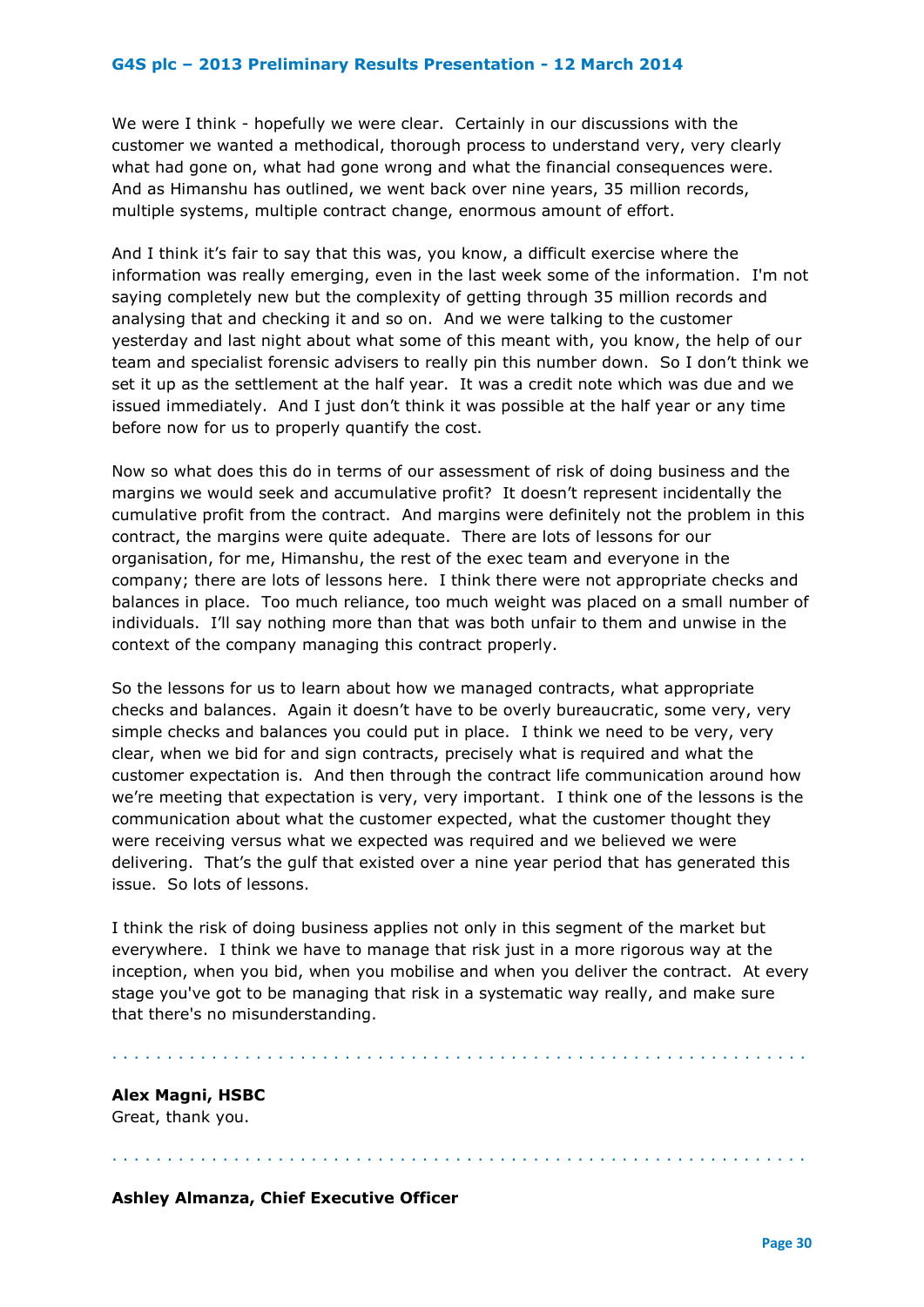Okay? Thanks Alex.

## **Charles Wilson, Goldman Sachs**

Hi there. Two questions. One just on your progress on operating profit this year. Would you define that as being growth?

. . . . . . . . . . . . . . . . . . . . . . . . . . . . . . . . . . . . . . . . . . . . . . . . . . . . . . . . . . . . . . .

. . . . . . . . . . . . . . . . . . . . . . . . . . . . . . . . . . . . . . . . . . . . . . . . . . . . . . . . . . . . . . .

#### **Ashley Almanza, Chief Executive Officer**

I'm not sure I understand the question.

## **Charles Wilson, Goldman Sachs**

Well you say at the high level you want to make progress on operating profit. Does that include growing operating profit year on year on the 440?

. . . . . . . . . . . . . . . . . . . . . . . . . . . . . . . . . . . . . . . . . . . . . . . . . . . . . . . . . . . . . . .

. . . . . . . . . . . . . . . . . . . . . . . . . . . . . . . . . . . . . . . . . . . . . . . . . . . . . . . . . . . . . . .

. . . . . . . . . . . . . . . . . . . . . . . . . . . . . . . . . . . . . . . . . . . . . . . . . . . . . . . . . . . . . . .

. . . . . . . . . . . . . . . . . . . . . . . . . . . . . . . . . . . . . . . . . . . . . . . . . . . . . . . . . . . . . . .

#### **Ashley Almanza, Chief Executive Officer**

 $Y_{\mathsf{AC}}$ 

## **Charles Wilson, Goldman Sachs**

Yeah, okay. And secondly, do you see any risk if you don't dispose of RSS and if you pay that full 136 out, that the credit rating agencies will look at your balance sheet again? Do you see any risk on that?

. . . . . . . . . . . . . . . . . . . . . . . . . . . . . . . . . . . . . . . . . . . . . . . . . . . . . . . . . . . . . . .

## **Ashley Almanza, Chief Executive Officer**

I mean we're going to have to have a conversation with the rating agencies, rating agency I should say. I think they ought to and will look at the rounded performance of the business, and what we've done to strengthen the balance sheet. They'll look at some of the things that are in train which we're not able for commercial reasons to disclose. There's risk in everything, you know, but we'll have a grown up conversation and I think, Charles, they'll give proper weight to some of the other things that are going on in the company, I don't know.

#### **Himanshu Raja, Chief Financial Officer**

I would just add Charles, you're doing a straight read across on that 136 as cash outflow. There are two or three things in there. There's wherever we finally get to and for the reasons Ashley explained can't tease out that number. There's amounts that are receivable not yet collected, with respect to EM. And thirdly on that handful of contracts there's a provision for future losses. We still have the obligation to deliver those contracts and therefore those future losses will unwind over the next three or four years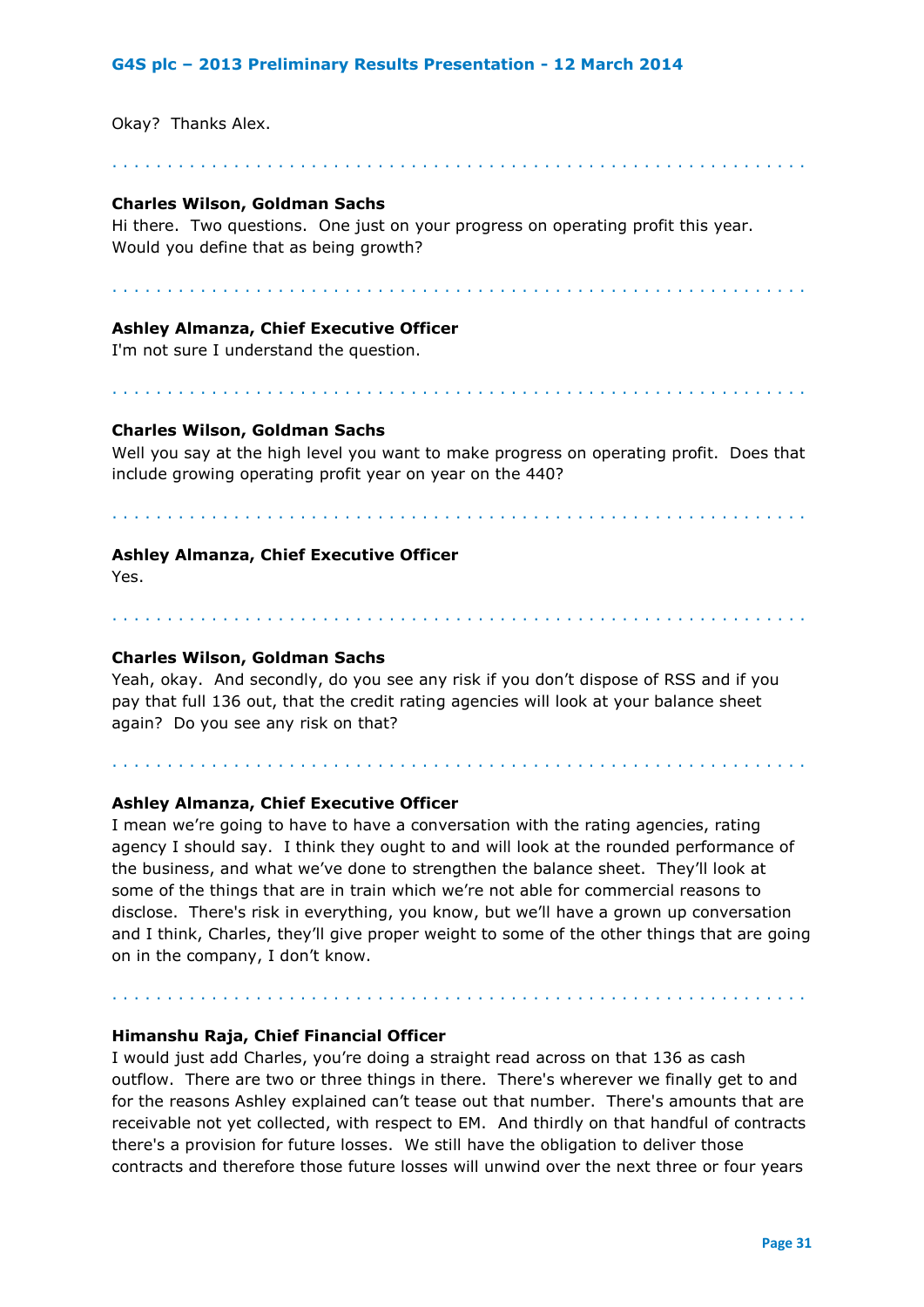as we deliver those contracts. There's three things in there so it shouldn't be a direct read across as 136 million out flow. Further details to follow.

. . . . . . . . . . . . . . . . . . . . . . . . . . . . . . . . . . . . . . . . . . . . . . . . . . . . . . . . . . . . . . .

#### **Ed Steele, Citigroup**

Couple of questions please. First of all on the 3,300 people that are leaving G4S, are they all G4S employees that are not guards or cash and service operators? Are they just part of your back office, if you like? And if so, what rough proportion does that represent of those equivalent countries total, just to get a feel for the total proportion that you've taken out of your cost base in those countries please? That's my first question.

. . . . . . . . . . . . . . . . . . . . . . . . . . . . . . . . . . . . . . . . . . . . . . . . . . . . . . . . . . . . . . .

## **Ashley Almanza, Chief Executive Officer**

I couldn't give you a precise percentage. It's not a large percentage because this is spread across UK and Europe and you can see, I think if you took last year's annual report and the breakdown there, we're 50,000 roughly in the UK and more than that number in Europe. So it's not a huge proportion. It's spread across all areas of the business. We're trying -

#### **Ed Steele, Citigroup**

Are customers ex guards? So if you take out security guards and take out cash services people.

. . . . . . . . . . . . . . . . . . . . . . . . . . . . . . . . . . . . . . . . . . . . . . . . . . . . . . . . . . . . . . .

. . . . . . . . . . . . . . . . . . . . . . . . . . . . . . . . . . . . . . . . . . . . . . . . . . . . . . . . . . . . . . .

#### **Ashley Almanza, Chief Executive Officer**

Yeah, I mean most of this - we're trying not to, as you will have gathered from our presentation, deplete our sales and our operating capability. I don't have the precise percentages but we've focused our efforts on first and foremost overhead. There are some - so for example in the UK we're rationalising our branch network that reduces the fleet size and therefore does affect some frontline staff. But don't have the precise percentages to hand, Ed. Happy to give them to you afterwards.

#### **Ed Steele, Citigroup**

Okay. Thanks very much. Second question, the new Dutch cash services client, is that 100% new revenue and from when does that contract start please?

. . . . . . . . . . . . . . . . . . . . . . . . . . . . . . . . . . . . . . . . . . . . . . . . . . . . . . . . . . . . . . .

. . . . . . . . . . . . . . . . . . . . . . . . . . . . . . . . . . . . . . . . . . . . . . . . . . . . . . . . . . . . . . .

#### **Ashley Almanza, Chief Executive Officer**

It is a new, completely new contract. And the contract starts -

. . . . . . . . . . . . . . . . . . . . . . . . . . . . . . . . . . . . . . . . . . . . . . . . . . . . . . . . . . . . . . .

#### **Helen Parris, Director of Investor Relations**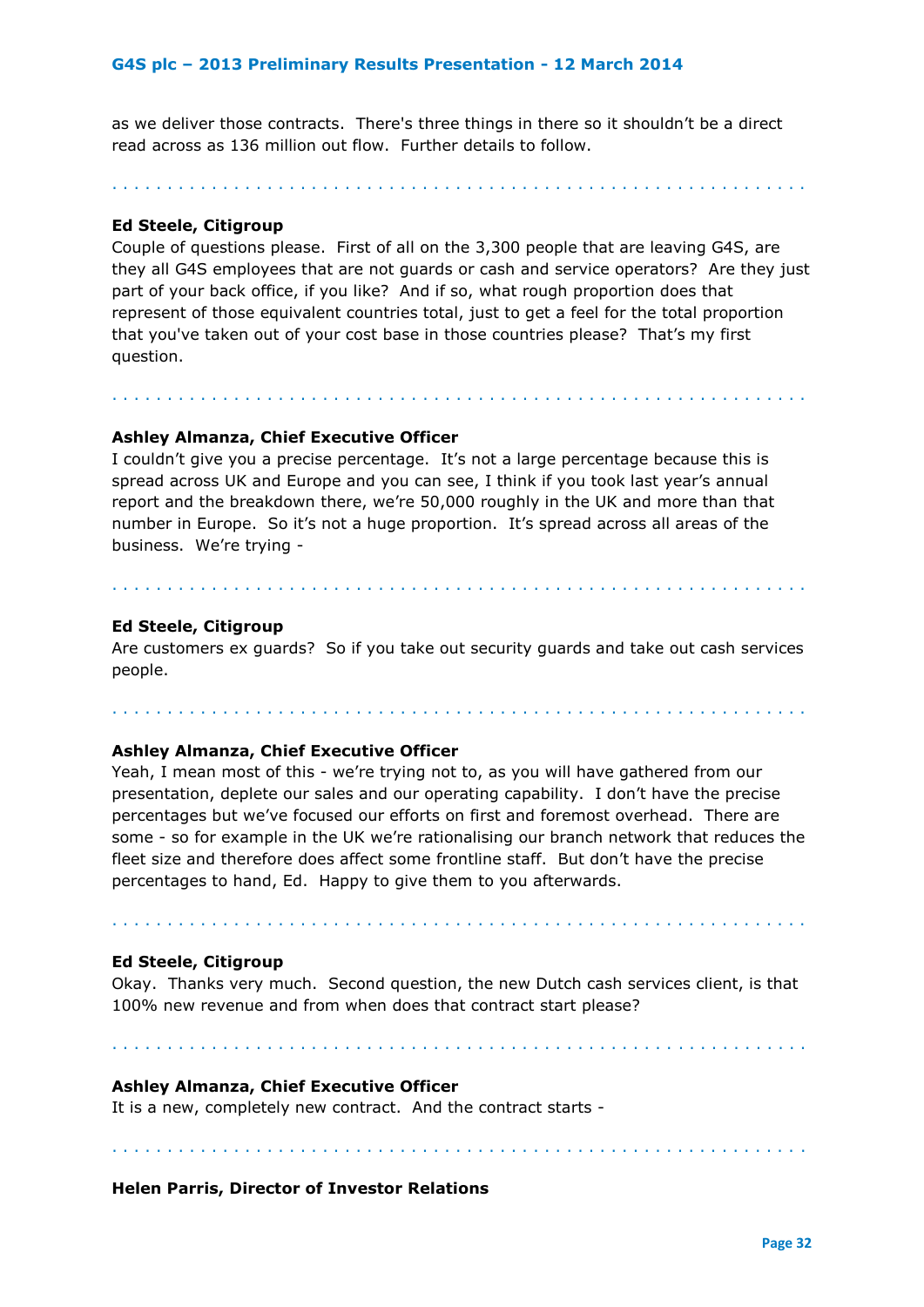Think I think it's 1st January 2015.

. . . . . . . . . . . . . . . . . . . . . . . . . . . . . . . . . . . . . . . . . . . . . . . . . . . . . . . . . . . . . . .

## **Ashley Almanza, Chief Executive Officer**

End of this year? Yeah.

. . . . . . . . . . . . . . . . . . . . . . . . . . . . . . . . . . . . . . . . . . . . . . . . . . . . . . . . . . . . . . .

## **Ed Steele, Citigroup**

Okay, thank you. And last question from me, I may be misremembering but the Djibouti bad debtor write off of I think it was £6m or maybe £8m, is that in your adjusted number? And could you just remind me of why you have some above and some below the line, if I'm right on that? Because obviously you've stripped out quite a lot of other receivable write downs please.

. . . . . . . . . . . . . . . . . . . . . . . . . . . . . . . . . . . . . . . . . . . . . . . . . . . . . . . . . . . . . . .

. . . . . . . . . . . . . . . . . . . . . . . . . . . . . . . . . . . . . . . . . . . . . . . . . . . . . . . . . . . . . . .

## **Ashley Almanza, Chief Executive Officer**

Do you want to take that?

## **Himanshu Raja, Chief Financial Officer**

I'll be candid; I didn't follow the question precisely.

# **Ashley Almanza, Chief Executive Officer**

. . . . . . . . . . . . . . . . . . . . . . . . . . . . . . . . . . . . . . . . . . . . . . . . . . . . . . . . . . . . . . .

I think the question is how do you - if I read through the question, what do you put in underlying, what do you put in the balance sheet review, if I understood your question?

. . . . . . . . . . . . . . . . . . . . . . . . . . . . . . . . . . . . . . . . . . . . . . . . . . . . . . . . . . . . . . .

## **Ed Steele, Citigroup**

Absolutely. Because I think, certainly in my bridge from 2013 to 2014 I've got I think £6m because you won't have a repeat of the bad debtor in Africa that you talked about in the half year stage, so I think that's in the underlying. Whereas you've obviously taken a lot of bad debtor write offs in the not underlying, in the exceptions.

. . . . . . . . . . . . . . . . . . . . . . . . . . . . . . . . . . . . . . . . . . . . . . . . . . . . . . . . . . . . . . .

## **Himanshu Raja, Chief Financial Officer**

What was said I think Ed at the half year was that we'd initiate an exercise to look at the balance sheet. We've now finished that and that's a onetime exercise that has been very comprehensive, done, and that's why we've identified that separately as specific items. You're aware there's a regular receivable that we can't collect, that's a proper underlying charge.

As to your detailed question on Djibouti, we can trace through where that is and come back to you.

. . . . . . . . . . . . . . . . . . . . . . . . . . . . . . . . . . . . . . . . . . . . . . . . . . . . . . . . . . . . . . .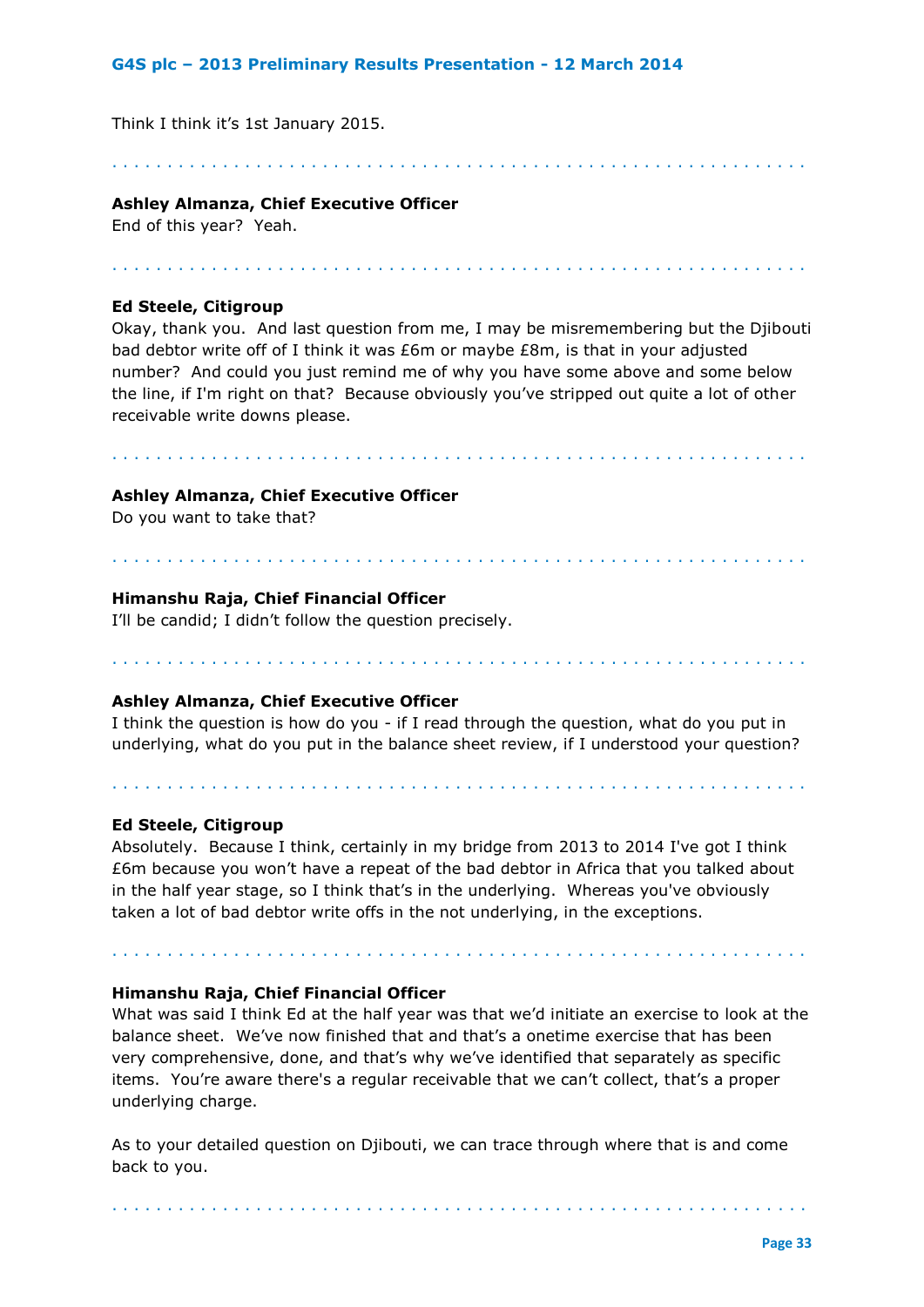#### **Ed Steele, Citigroup**

Thanks very much. I'd just be interested if that's still in the numbers in the full year versus the half year, that's all.

. . . . . . . . . . . . . . . . . . . . . . . . . . . . . . . . . . . . . . . . . . . . . . . . . . . . . . . . . . . . . . .

## **Ashley Almanza, Chief Executive Officer**

Djibouti was continued. It's in discontinued.

. . . . . . . . . . . . . . . . . . . . . . . . . . . . . . . . . . . . . . . . . . . . . . . . . . . . . . . . . . . . . . .

#### **Ed Steele, Citigroup**

Okay, my mistake. Thanks very much.

. . . . . . . . . . . . . . . . . . . . . . . . . . . . . . . . . . . . . . . . . . . . . . . . . . . . . . . . . . . . . . .

#### **Ashley Almanza, Chief Executive Officer**

Yeah. So we've exited Djibouti. I think we announced that at the half year.

. . . . . . . . . . . . . . . . . . . . . . . . . . . . . . . . . . . . . . . . . . . . . . . . . . . . . . . . . . . . . . .

. . . . . . . . . . . . . . . . . . . . . . . . . . . . . . . . . . . . . . . . . . . . . . . . . . . . . . . . . . . . . . .

#### **Ed Steele, Citigroup**

Okay.

## **Helen Parris, Director of Investor Relations**

At the half year. Yeah, it was in the announcement.

#### **Karl Green, Credit Suisse**

Thanks very much. A couple of questions just sticking with Ed's question on receivables. Just quite simply in terms of the movement in 2013 versus 2012, obviously you've had that balance sheet review, you've also had a number of businesses either sold or discontinued. Could you just give us a sense of the underlying movement in DSOs in '13 versus '12? And given your own internal projections for mix shifts through 2014, what sort of underlying DSOs, all other things being equal, in terms of you sort of chasing?

. . . . . . . . . . . . . . . . . . . . . . . . . . . . . . . . . . . . . . . . . . . . . . . . . . . . . . . . . . . . . . .

. . . . . . . . . . . . . . . . . . . . . . . . . . . . . . . . . . . . . . . . . . . . . . . . . . . . . . . . . . . . . . .

#### **Himanshu Raja, Chief Financial Officer**

We'll give you full details in the ARA. We've seen a modest improvement in DSO on a like for like basis. Like other areas that we've talked about today, there are clear opportunities to improve our working capital management processes, both on the receivables side and on the payable side. I think I talked at 5th November; today we don't measure the event to billing cycle. So, you know, when a billable event takes place, how that is contracted for, how quickly we bill and therefore how quickly that collection process starts is the simple example. The systematic application of that isn't there across all of our businesses. It's one of the many improvement initiatives we're running. Modest improvement this year, more to do.